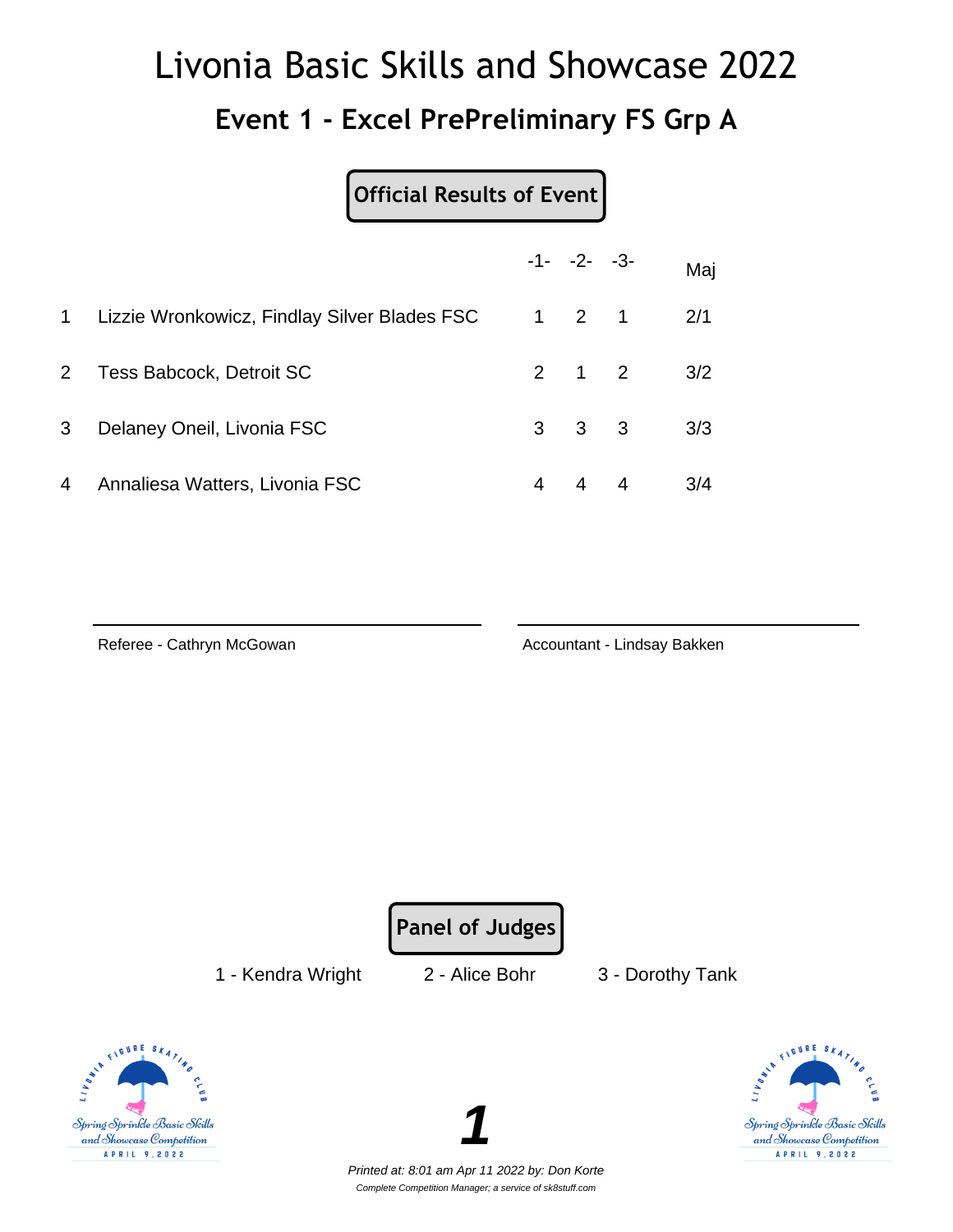## Livonia Basic Skills and Showcase 2022 **Event 1a - Excel PrePreliminary FS Grp B**

#### **Official Results of Event**

|             |                               |   | $-1 - -2 - -3$      |                | Maj |
|-------------|-------------------------------|---|---------------------|----------------|-----|
| $\mathbf 1$ | Giliah Pepito, Livonia FSC    |   | $1 \quad 1 \quad 2$ |                | 2/1 |
| $2^{\circ}$ | Mareena Doan, Port Huron FSC  |   | $2 \quad 2 \quad 1$ |                | 3/2 |
| 3           | Bianca Civello, Livonia FSC   |   | $3 \quad 3 \quad 3$ |                | 3/3 |
| 4           | Julia Sokolowski, Livonia FSC | 4 | $\overline{4}$      | $\overline{4}$ | 3/4 |

Referee - Cathryn McGowan **Accountant - Lindsay Bakken** Accountant - Lindsay Bakken

**Panel of Judges**

1 - Kendra Wright 2 - Alice Bohr 3 - Dorothy Tank





Spring Sprinkle Basic Skills and Showcase Competition A P R I L 9 , 2022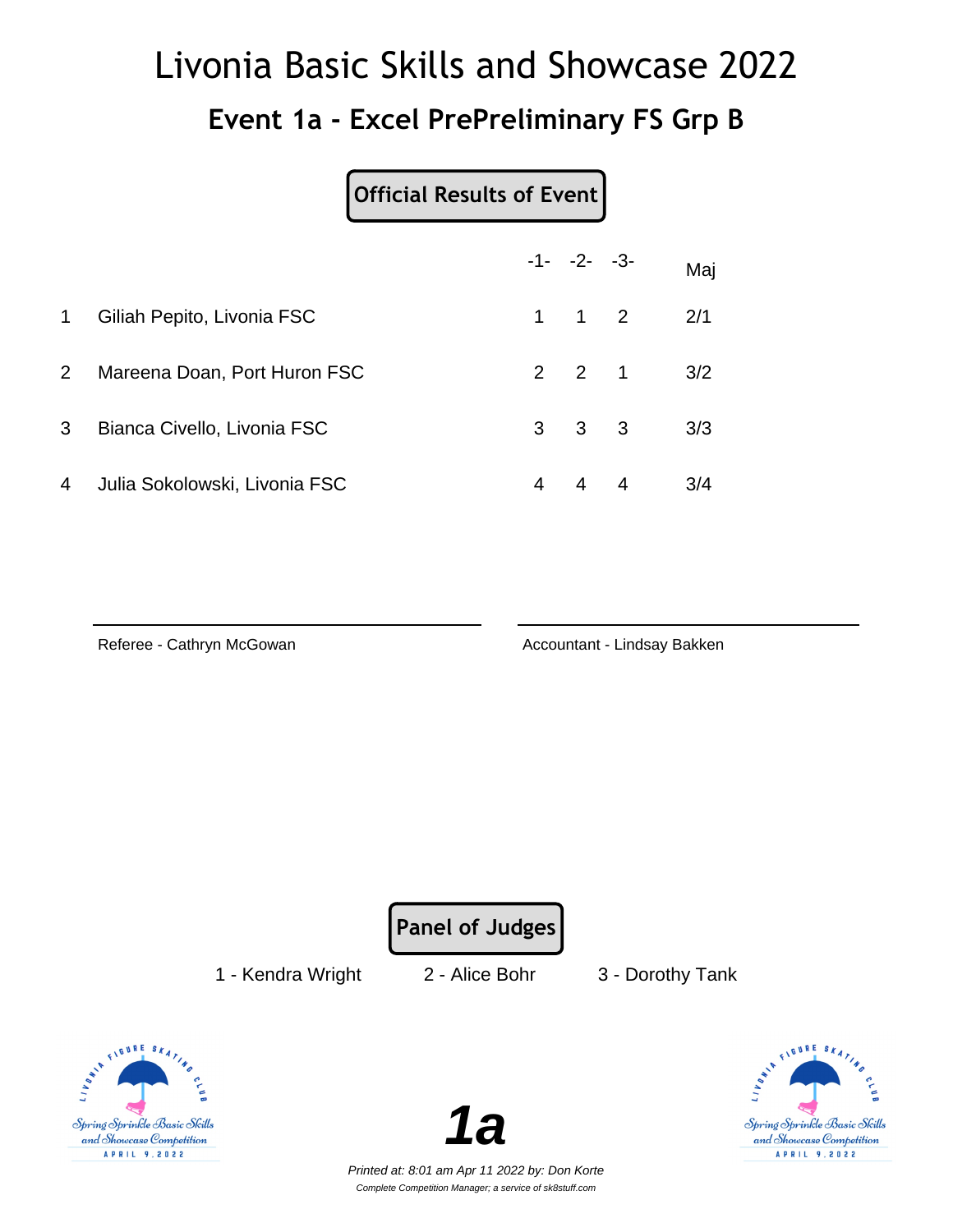#### **Event 2 - Excel Preliminary FS**

|                |                               | Official Results of Event |  |  |                               |
|----------------|-------------------------------|---------------------------|--|--|-------------------------------|
|                |                               |                           |  |  | $-1 - -2 - -3 -$ Maj          |
|                | 1 Lilly Mckinley, Livonia FSC |                           |  |  | $1 \quad 1 \quad 1 \quad 3/1$ |
| $\overline{2}$ | Ainsley Walters, Livonia FSC  |                           |  |  | $2 \t2 \t2 \t3/2$             |

Referee - Cathryn McGowan **Accountant - Lindsay Bakken** Accountant - Lindsay Bakken

**Panel of Judges**

1 - Kendra Wright 2 - Alice Bohr 3 - Dorothy Tank





Spring Sprinkle Basic Skills and Showcase Competition A P R I L 9, 2022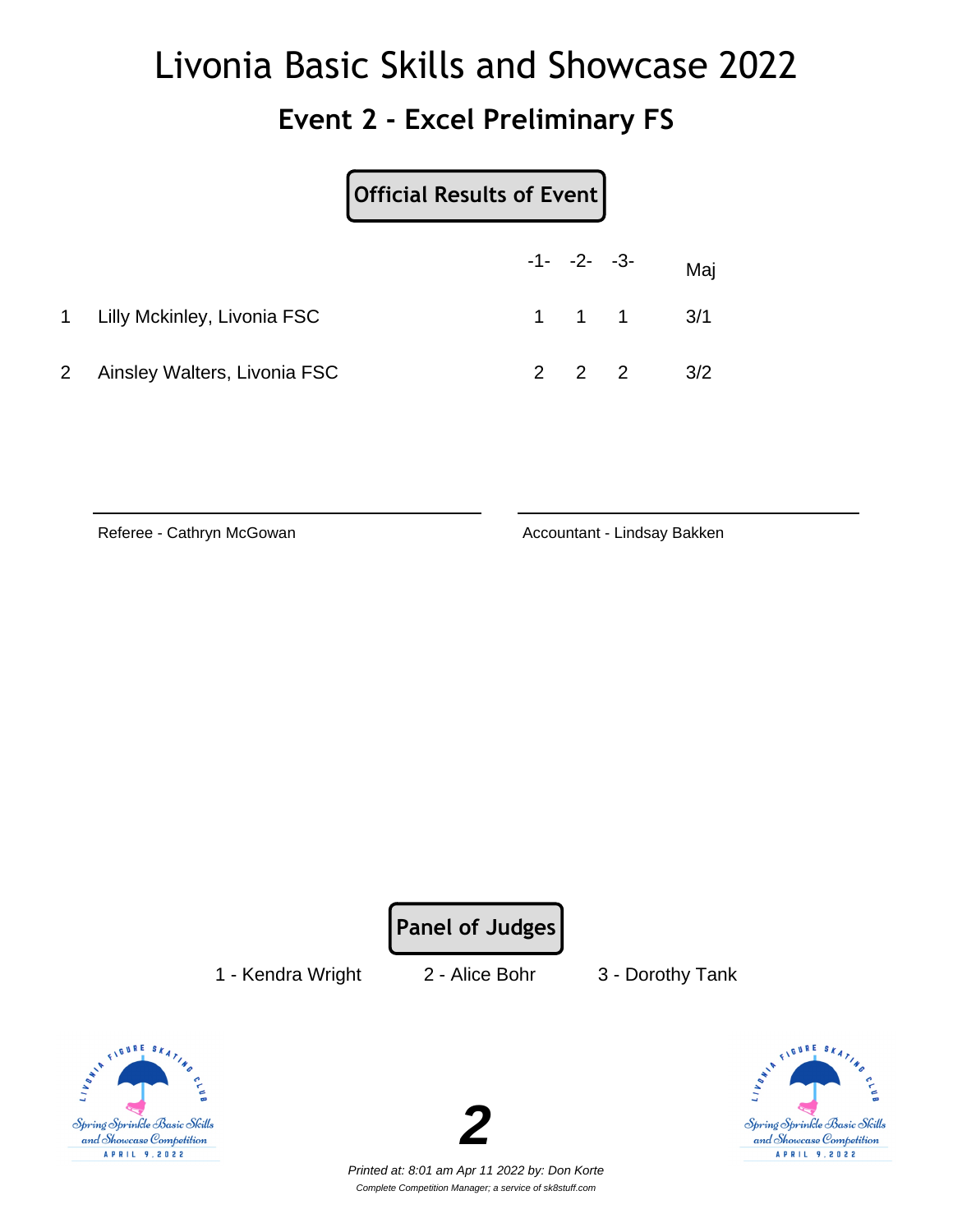#### **Event 3 - Excel Preliminary Plus FS**

|                |                              | Official Results of Event |  |                               |     |
|----------------|------------------------------|---------------------------|--|-------------------------------|-----|
|                |                              |                           |  | $-1 - -2 - -3 -$ Maj          |     |
|                | 1 Erika Haapala, Livonia FSC |                           |  | $1 \quad 1 \quad 1 \quad 3/1$ |     |
| $\overline{2}$ | Audrey Bakken, Livonia FSC   |                           |  | $2 \quad 2 \quad 2$           | 3/2 |

Referee - Cathryn McGowan **Accountant - Lindsay Bakken** Accountant - Lindsay Bakken

**Panel of Judges**

1 - Kendra Wright 2 - Alice Bohr 3 - Dorothy Tank





Spring Sprinkle Basic Skills and Showcase Competition A P R I L 9, 2022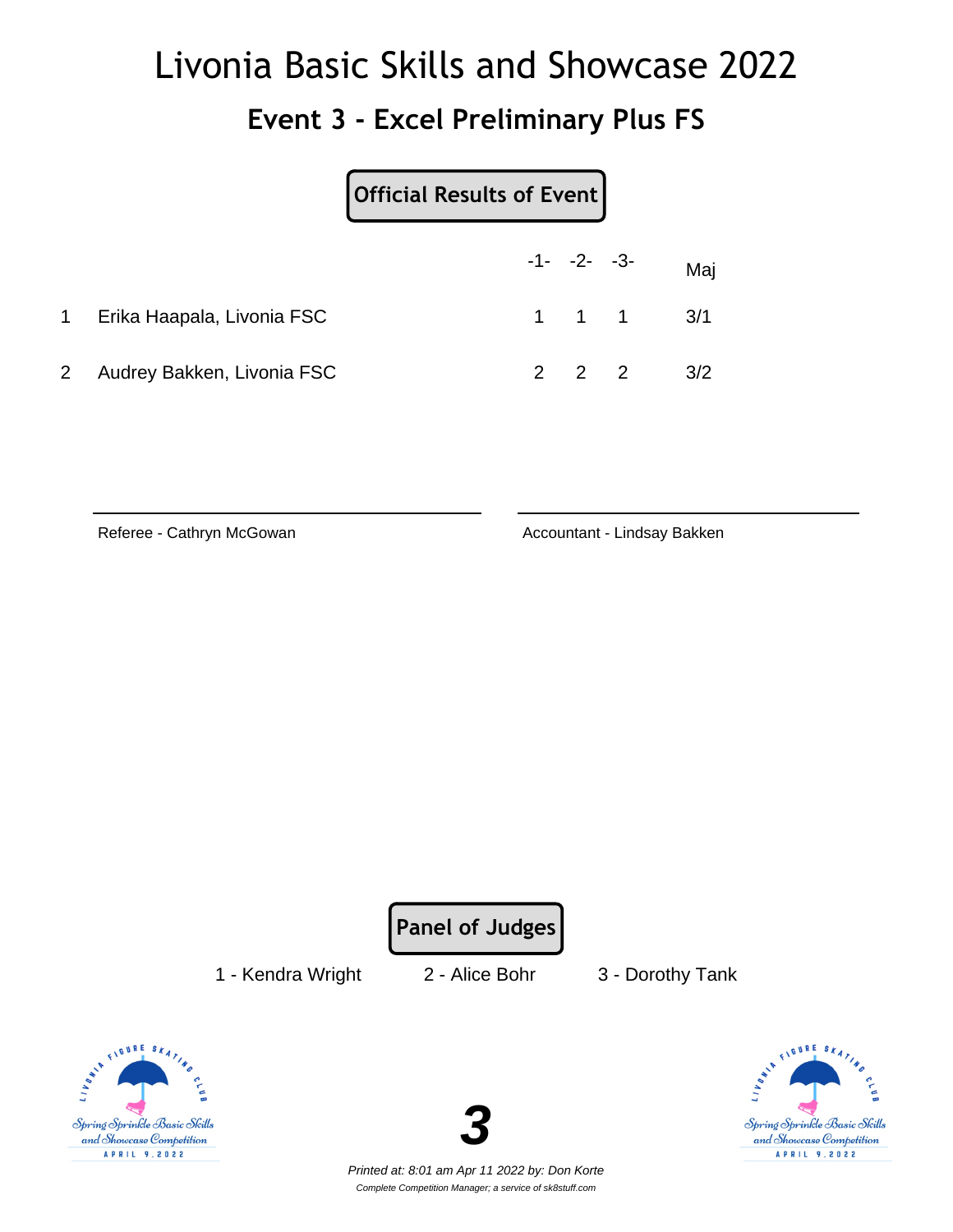#### **Event 4 - Excel Beginner FS Grp A**

#### **Official Results of Event**

|   |                                   |   |                     | $-1 - -2 - -3$                | Maj |
|---|-----------------------------------|---|---------------------|-------------------------------|-----|
| 1 | <b>Emily Andries, Livonia FSC</b> |   |                     | $1 \quad 1 \quad 1 \quad 3/1$ |     |
|   | 2 Lily Rose Hoover, Livingston SC |   | $2 \quad 2 \quad 3$ |                               | 2/2 |
| 3 | Isabelle Laporte, Livingston SC   | 3 | $3\quad 2$          |                               | 3/3 |

Referee - Cathryn McGowan **Accountant - Lindsay Bakken** Accountant - Lindsay Bakken

**Panel of Judges**

1 - Kendra Wright 2 - Alice Bohr 3 - Cathryn McGowan





Printed at: 8:01 am Apr 11 2022 by: Don Korte Complete Competition Manager; a service of sk8stuff.com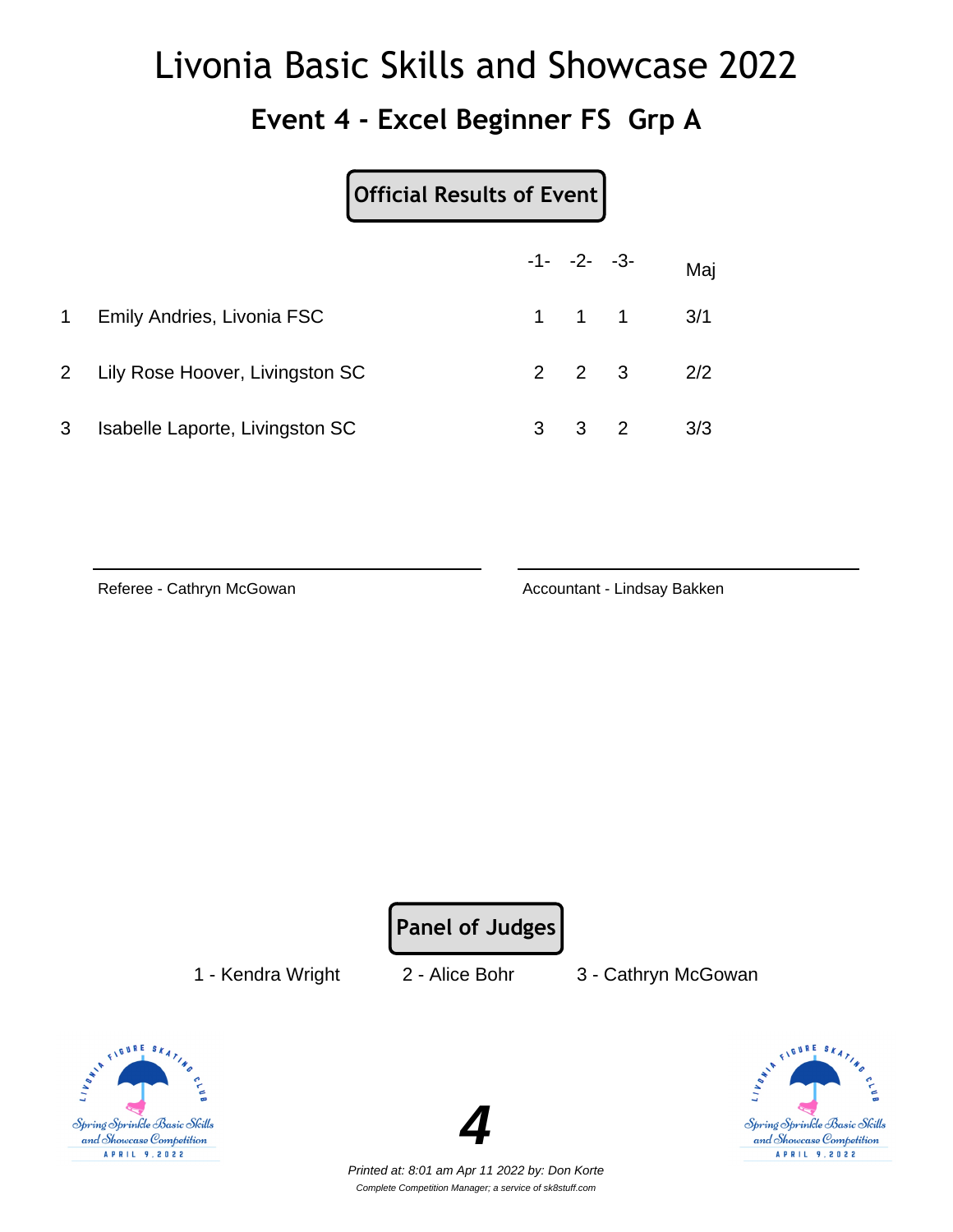#### **Event 5 - Excel Beginner FS Grp B**

#### **Official Results of Event**

|                |                                |   | $-1 - -2 - -3$      | Maj |
|----------------|--------------------------------|---|---------------------|-----|
| $\mathbf 1$    | Mackenzie Mueller, Livonia FSC |   | $1 \quad 1 \quad 1$ | 3/1 |
| 2 <sup>1</sup> | Olivia Wasztyl, Livonia FSC    |   | $2 \quad 2 \quad 2$ | 3/2 |
| 3 <sup>7</sup> | Averi Stager, Port Huron FSC   |   | $4 \quad 3 \quad 3$ | 2/3 |
| 4              | Ella Woolman, Port Huron FSC   | 3 | $4 \quad 4$         | 3/4 |

Referee - Cathryn McGowan **Accountant - Lindsay Bakken** Accountant - Lindsay Bakken

**Panel of Judges**

1 - Kendra Wright 2 - Alice Bohr 3 - Cathryn McGowan





FIGURE SK Spring Sprinkle Basic Skills and Showcase Competition A P R I L 9 , 2022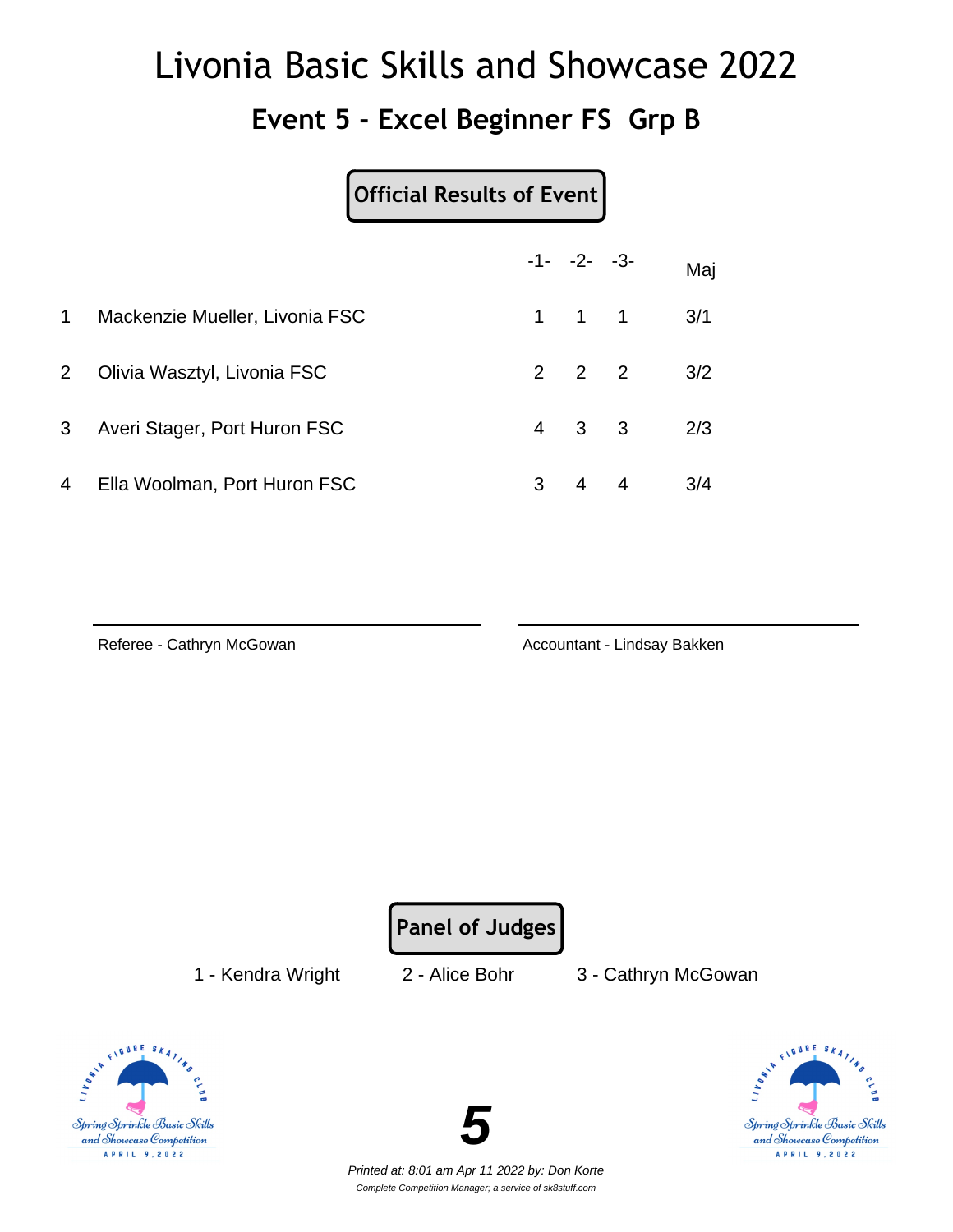#### **Event 6 - Excel High Beginner FS**

| Official Results of Event                   |  |                |                   |
|---------------------------------------------|--|----------------|-------------------|
|                                             |  | $-1 - -2 - -3$ | Maj               |
| Lea Altvater, Findlay Silver Blades FSC     |  |                | $1 \t2 \t1 \t2/1$ |
| Grayson Esquivel, Findlay Silver Blades FSC |  | 2 1 2          | 3/2               |

Referee - Cathryn McGowan **Accountant - Lindsay Bakken** Accountant - Lindsay Bakken

**Panel of Judges**

1 - Alice Bohr 2 - Dorothy Tank 3 - Cathryn McGowan





Spring Sprinkle Basic Skills and Showcase Competition A P R I L 9, 2022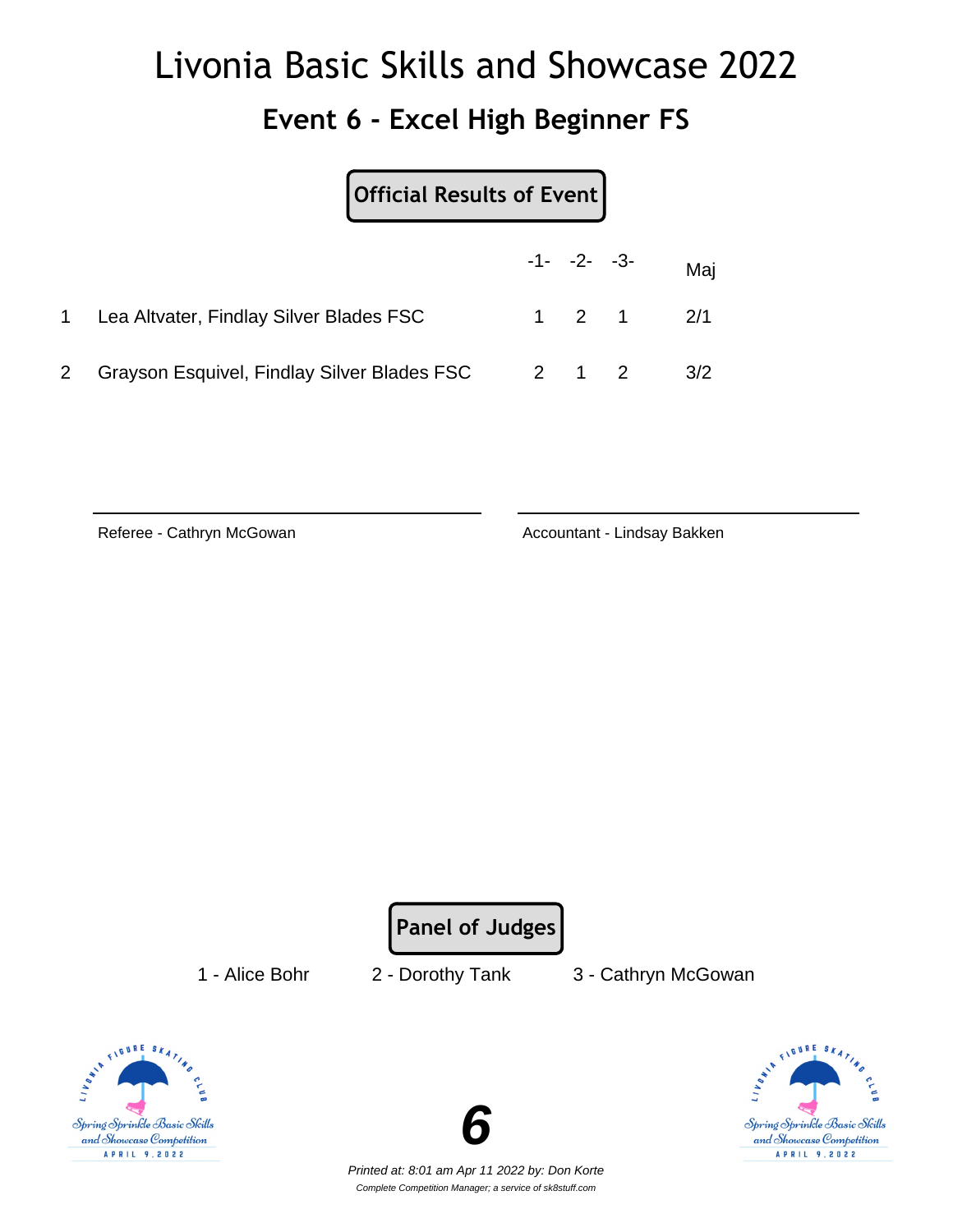#### **Event 7 - Basic 2 Elements**

|    |                             | Official Results of Event |  |                     |     |  |  |
|----|-----------------------------|---------------------------|--|---------------------|-----|--|--|
|    |                             | $-1 - -2 - -3$            |  |                     | Maj |  |  |
| 1. | Sophia Veighey, Livonia FSC |                           |  | $1 \quad 1 \quad 1$ | 3/1 |  |  |

Referee - Cathryn McGowan **Accountant - Lindsay Bakken** Accountant - Lindsay Bakken

**Panel of Judges**

1 - Dorothy Tank 2 - Lindsey Hale 3 - Cathryn McGowan





Printed at: 8:01 am Apr 11 2022 by: Don Korte Complete Competition Manager; a service of sk8stuff.com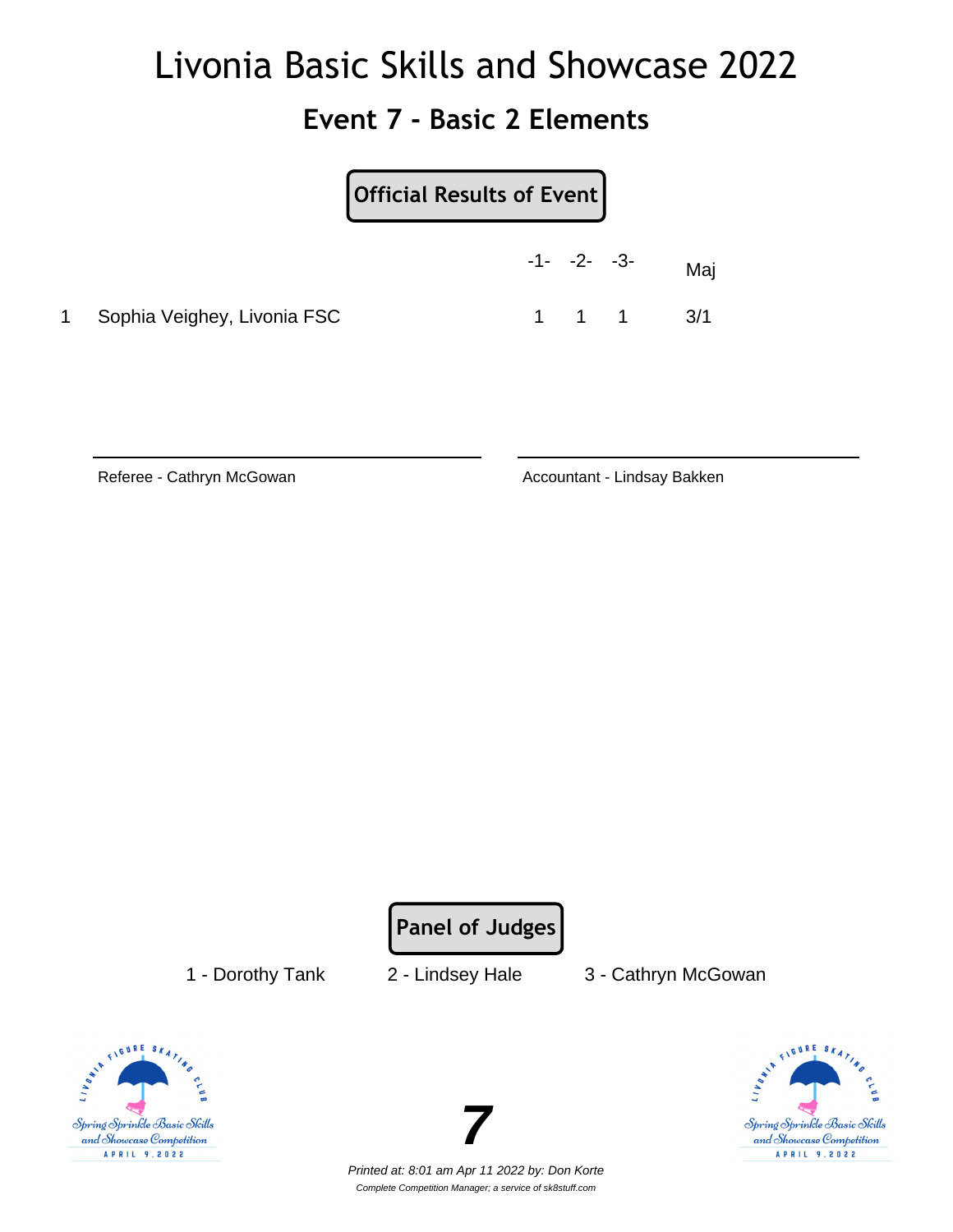#### **Event 8 - Basic 6 Elements**

|    |                              | Official Results of Event |                |  |                               |  |
|----|------------------------------|---------------------------|----------------|--|-------------------------------|--|
|    |                              |                           | $-1 - -2 - -3$ |  | Maj                           |  |
| 1. | Molly McAlinden, Livonia FSC |                           |                |  | $1 \quad 1 \quad 1 \quad 3/1$ |  |

Referee - Cathryn McGowan **Accountant - Lindsay Bakken** Accountant - Lindsay Bakken

**Panel of Judges**

1 - Dorothy Tank 2 - Lindsey Hale 3 - Cathryn McGowan





Spring Sprinkle Basic Skills and Showcase Competition A P R I L 9, 2022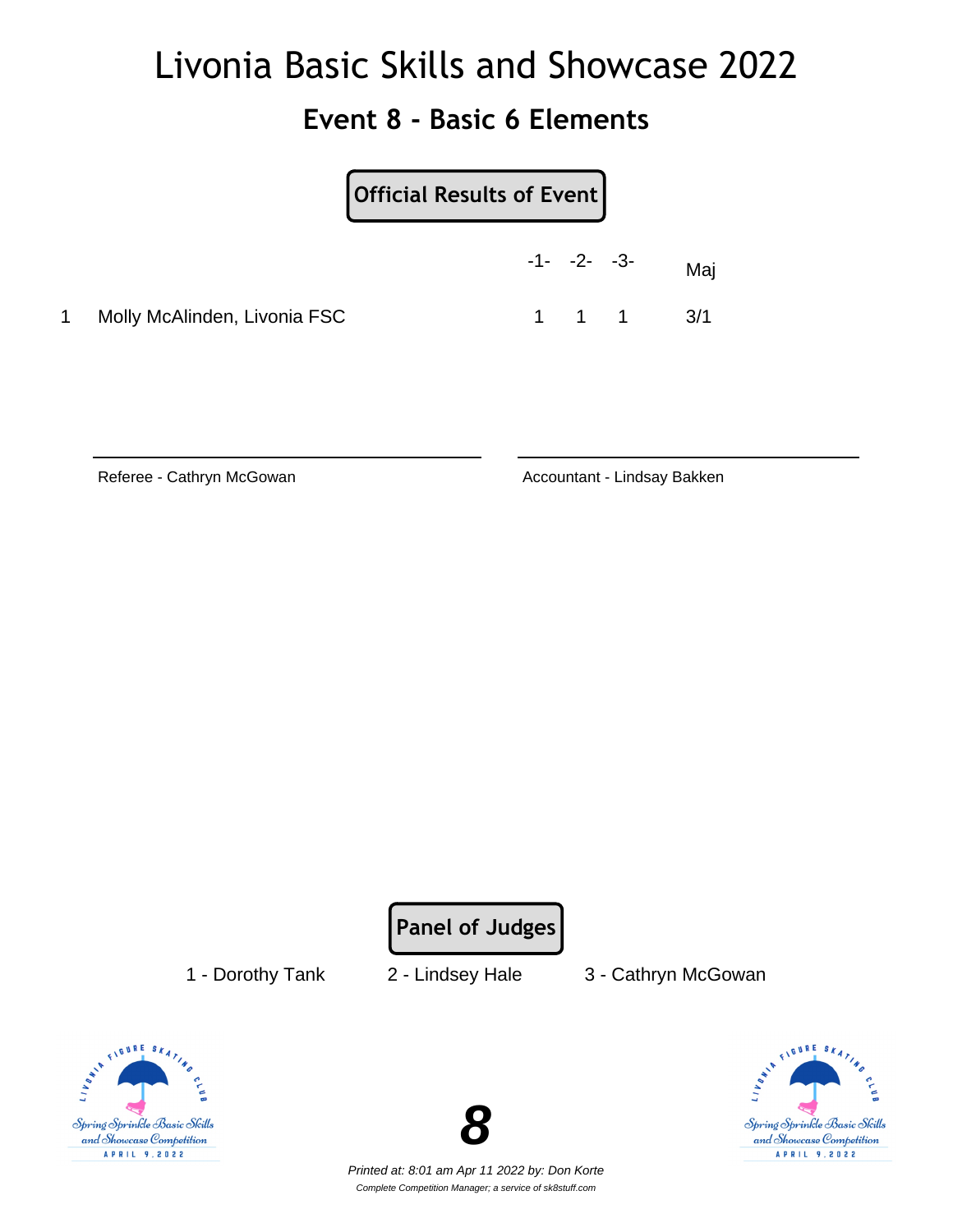#### **Event 9 - Basic 3 Elements**

|                | Official Results of Event                           |  |                               |
|----------------|-----------------------------------------------------|--|-------------------------------|
|                |                                                     |  | $-1 - -2 - -3 -$ Maj          |
| $1 \quad$      | Evie Mac, Detroit SC                                |  | $1 \quad 1 \quad 1 \quad 3/1$ |
| $\overline{2}$ | Lily Williams-bash, Findlay Silver Blades FSC 2 2 2 |  | 3/2                           |

Referee - Cathryn McGowan **Accountant - Lindsay Bakken** 

**Panel of Judges**

1 - Dorothy Tank 2 - Lindsey Hale 3 - Cathryn McGowan





Printed at: 8:01 am Apr 11 2022 by: Don Korte Complete Competition Manager; a service of sk8stuff.com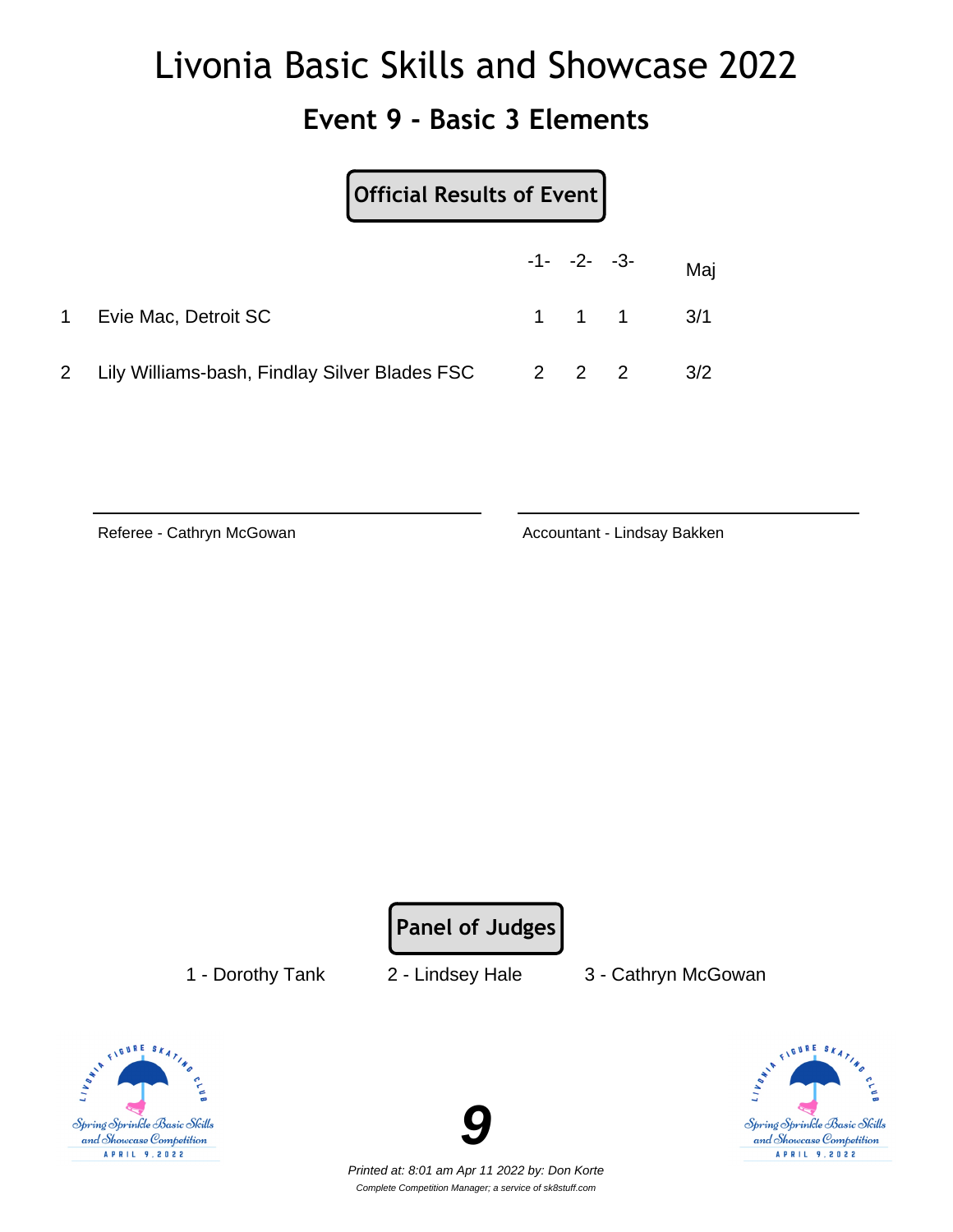#### **Event 10 - Basic 4 Elements**

|                | Official Results of Event       |  |                     |     |
|----------------|---------------------------------|--|---------------------|-----|
|                |                                 |  | $-1 - -2 - -3$      | Maj |
| 1              | Abigail Whipkey, Novi Ice Arena |  | $1 \quad 1 \quad 1$ | 3/1 |
| $\mathbf{2}^-$ | Scarlett Baker, SC of Novi      |  |                     | 3/2 |

Referee - Cathryn McGowan **Accountant - Lindsay Bakken** 

**Panel of Judges**

1 - Dorothy Tank 2 - Lindsey Hale 3 - Cathryn McGowan





Printed at: 8:01 am Apr 11 2022 by: Don Korte Complete Competition Manager; a service of sk8stuff.com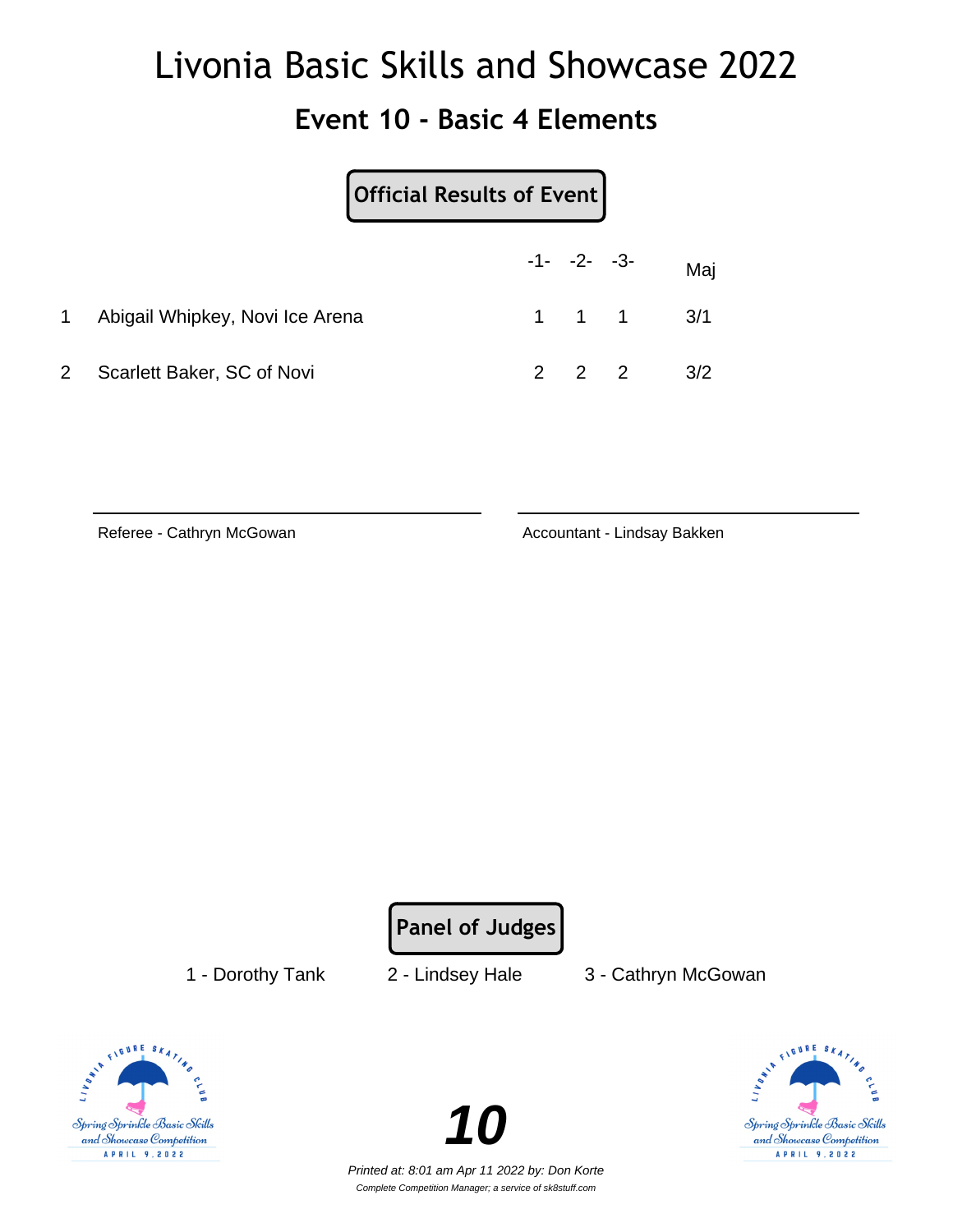# Livonia Basic Skills and Showcase 2022 **Event 11 - Excel High Beginner Compulsory Moves**

|                                           | $-1 - -2 - -3$ |       | Maj |
|-------------------------------------------|----------------|-------|-----|
| 1 Lea Altvater, Findlay Silver Blades FSC |                | 1 1 1 | 3/1 |

Referee - Cathryn McGowan **Accountant - Lindsay Bakken** Accountant - Lindsay Bakken

**Panel of Judges**

1 - Alice Bohr 2 - Lindsey Hale 3 - Cathryn McGowan





Printed at: 8:01 am Apr 11 2022 by: Don Korte Complete Competition Manager; a service of sk8stuff.com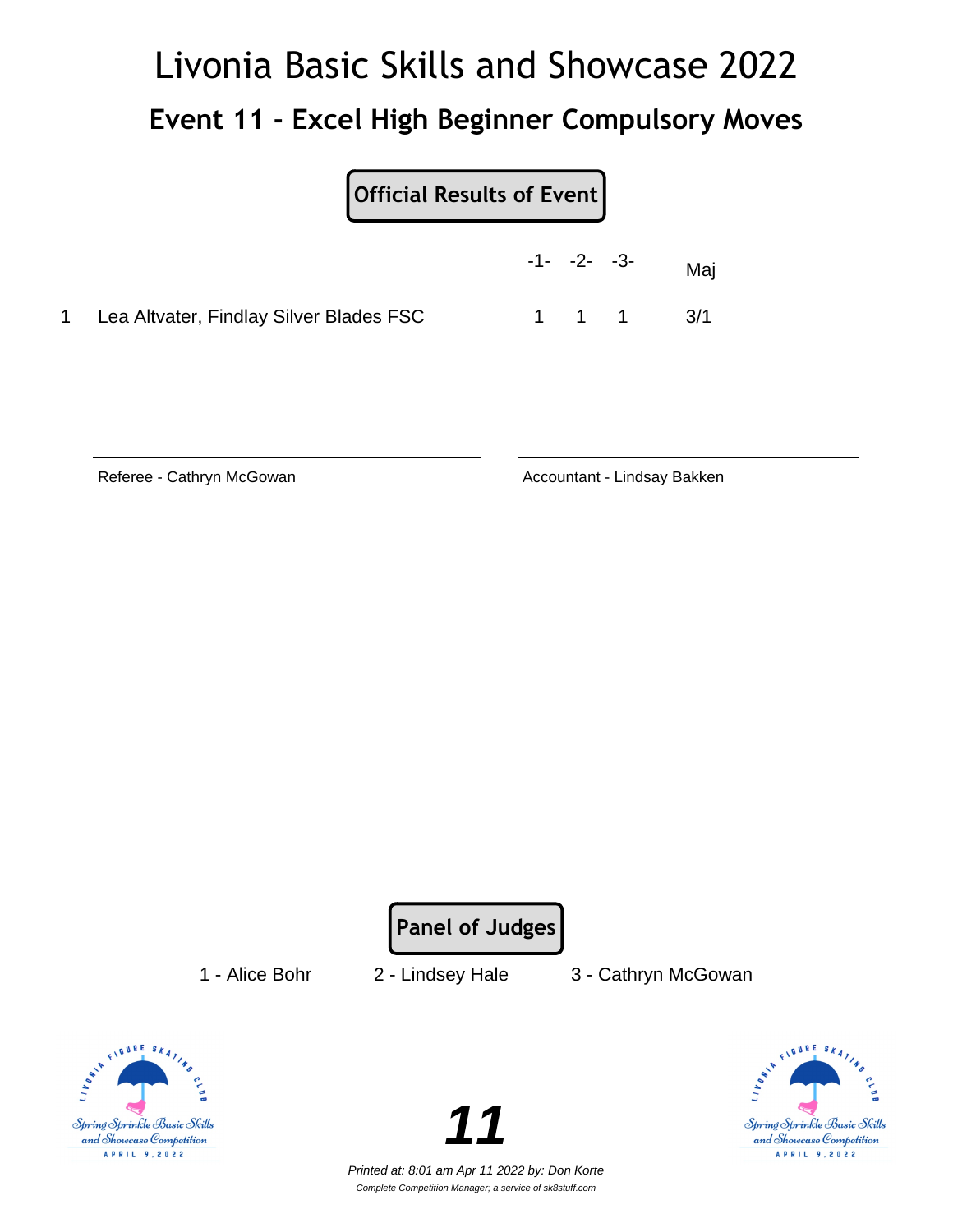# Livonia Basic Skills and Showcase 2022 **Event 12 - Excel PrePreliminary Compulsory Moves**

| Official Results of Event                                |  |                          |
|----------------------------------------------------------|--|--------------------------|
|                                                          |  | $-1$ - $-2$ - $-3$ - Maj |
| 1 Lizzie Wronkowicz, Findlay Silver Blades FSC 1 1 1 3/1 |  |                          |

2 Mareena Doan, Port Huron FSC 2 2 2 3/2

Referee - Cathryn McGowan **Accountant - Lindsay Bakken** 

**Panel of Judges**

1 - Alice Bohr 2 - Lindsey Hale 3 - Cathryn McGowan





Printed at: 8:01 am Apr 11 2022 by: Don Korte Complete Competition Manager; a service of sk8stuff.com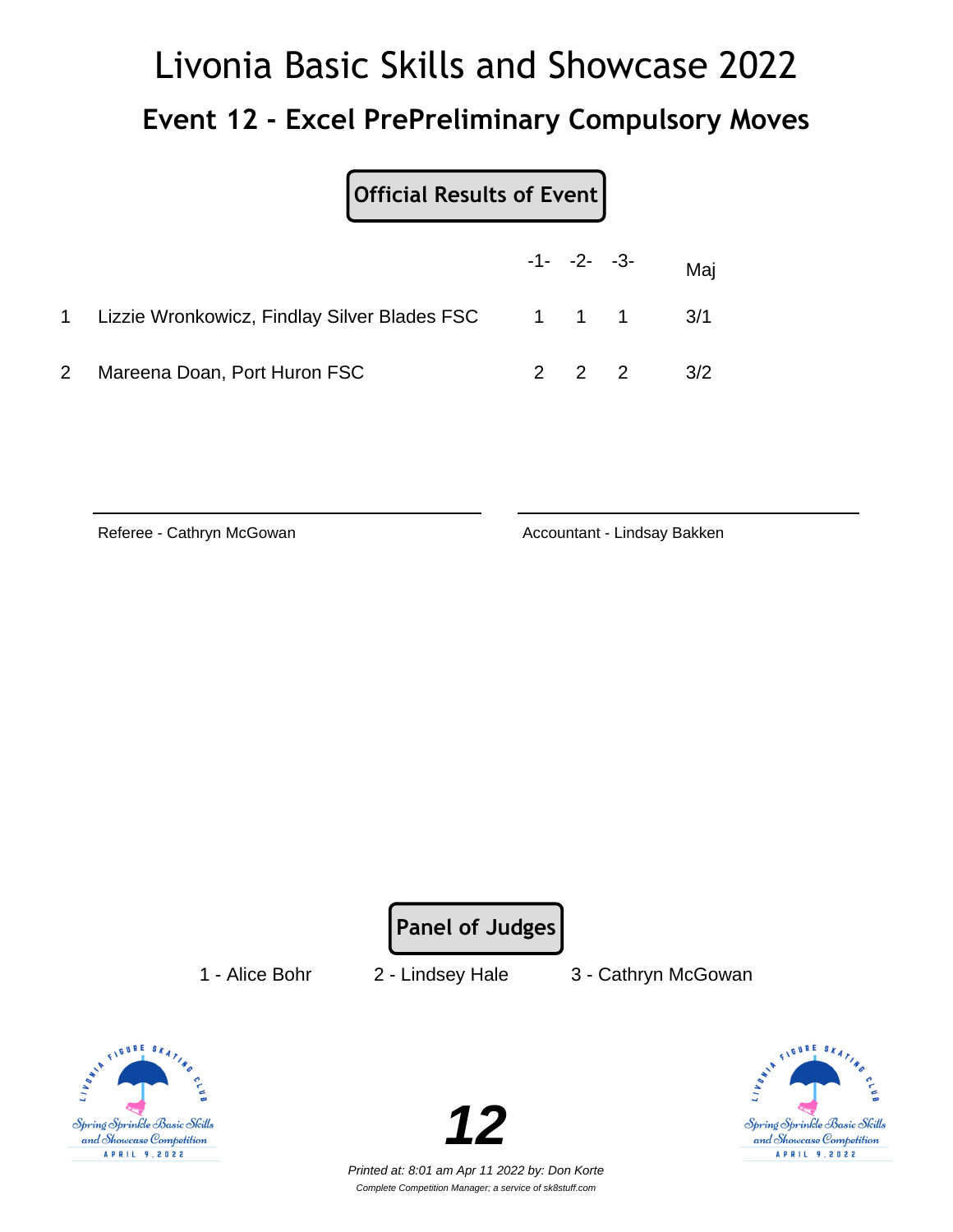## Livonia Basic Skills and Showcase 2022 **Event 13 - Excel Beginner Compulsory Moves**

|   |                             | Official Results of Event |                |                               |
|---|-----------------------------|---------------------------|----------------|-------------------------------|
|   |                             |                           | $-1 - -2 - -3$ | Maj                           |
| 1 | Kayla Campbell, Livonia FSC |                           |                | $1 \quad 1 \quad 1 \quad 3/1$ |

Referee - Cathryn McGowan **Accountant - Lindsay Bakken** Accountant - Lindsay Bakken

**Panel of Judges**

1 - Alice Bohr 2 - Lindsey Hale 3 - Cathryn McGowan





Printed at: 8:01 am Apr 11 2022 by: Don Korte Complete Competition Manager; a service of sk8stuff.com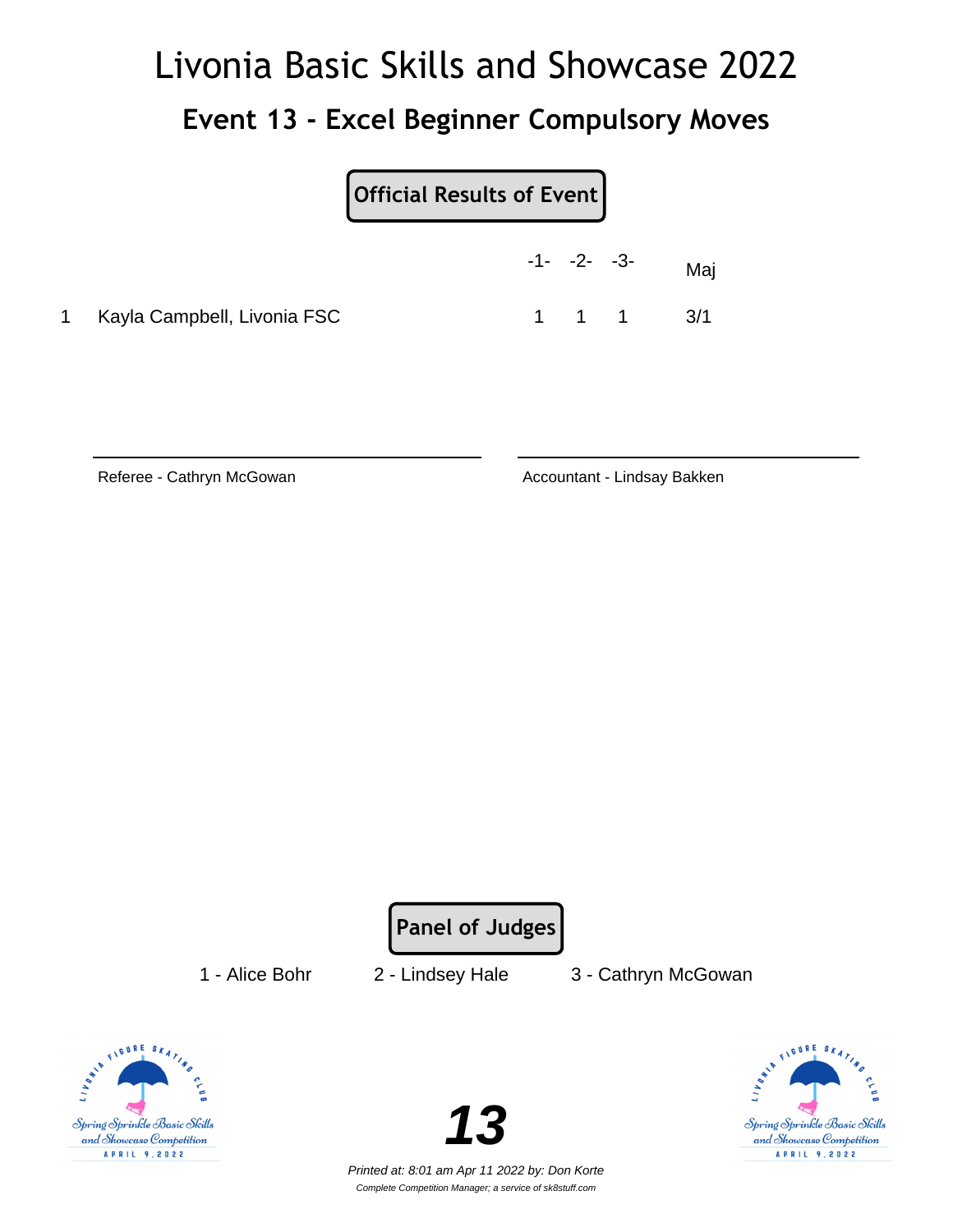#### **Event 14 - Basic 5 Program**

|             | Official Results of Event         |                |                     |   |     |
|-------------|-----------------------------------|----------------|---------------------|---|-----|
|             |                                   |                | $-1 - -2 - -3$      |   | Maj |
| $\mathbf 1$ | Marnie Kolinski, Livonia FSC      | $\mathbf{1}$   | $1 \quad 1$         |   | 3/1 |
| $2^{\circ}$ | Adriana Wilson, Livonia FSC       |                | $2 \quad 2 \quad 2$ |   | 3/2 |
| 3           | Regan Chapp, Port Huron FSC       | 3 <sup>1</sup> | $3 \quad 3$         |   | 3/3 |
| 4           | Audrey Lipp, FSC of Birmingham Mi | 4              | 4                   | 4 | 3/4 |

Referee - Cathryn McGowan **Accountant - Lindsay Bakken** Accountant - Lindsay Bakken

**Panel of Judges**

1 - Alice Bohr 2 - Lindsey Hale 3 - Cathryn McGowan





Spring Sprinkle Basic Skills and Showcase Competition A P R I L 9, 2022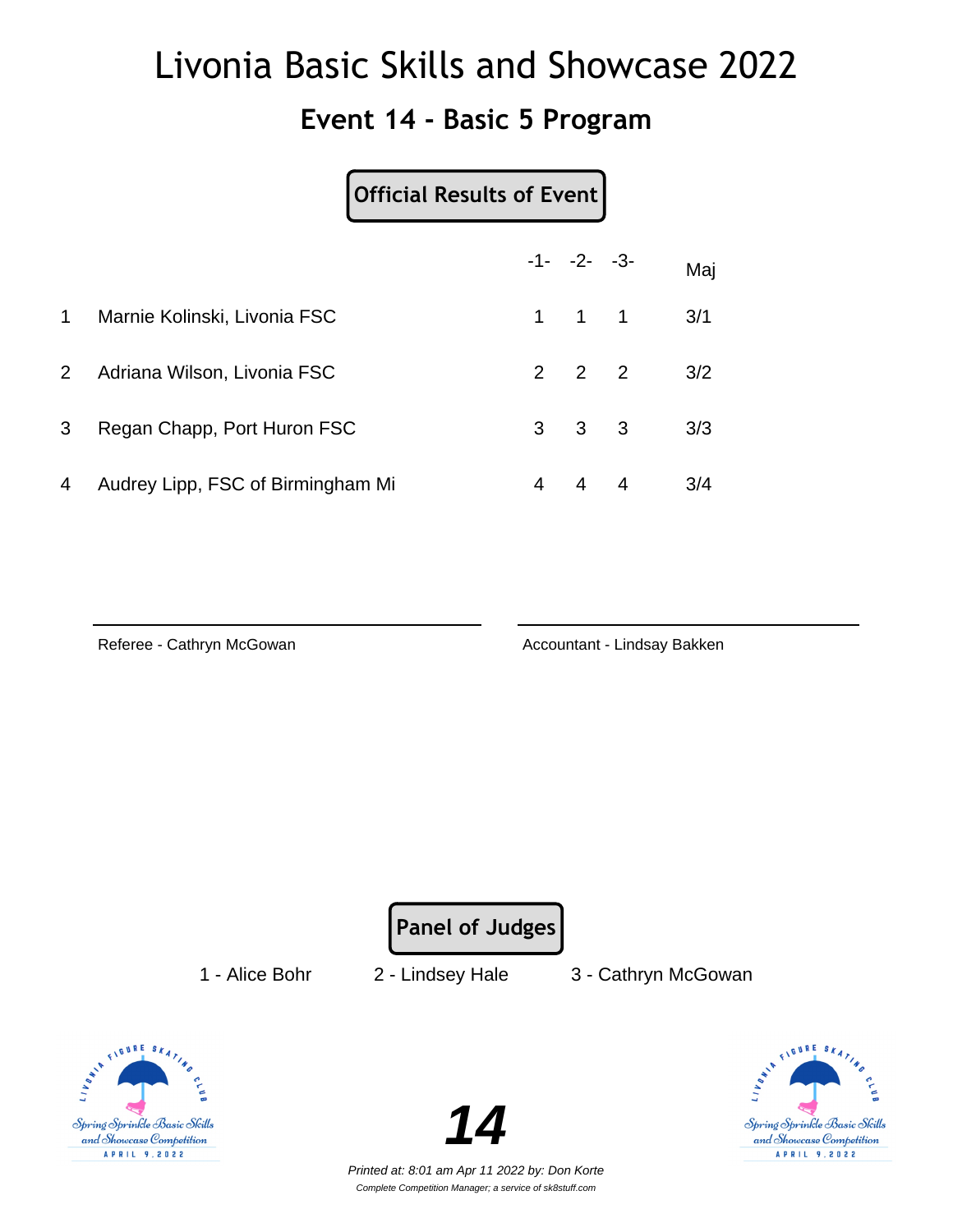#### **Event 15 - High Beginner Jumps**

|                |                                | Official Results of Event |                |    |                   |
|----------------|--------------------------------|---------------------------|----------------|----|-------------------|
|                |                                |                           | $-1 - -2 - -3$ |    | Maj               |
| 1              | Teagan Huston, Livonia FSC     |                           |                |    | $1 \t2 \t1 \t2/1$ |
| $\overline{2}$ | Mackenzie Mueller, Livonia FSC |                           |                |    | $3 \t1 \t2 \t2/2$ |
| 3              | Ella Ostrowski, Livonia FSC    |                           | -3             | -3 | 3/3               |

Referee - Lauren McAlinden **Accountant - Lindsay Bakken** 

**Panel of Judges**

1 - Dorothy Tank 2 - Lindsey Hale 3 - Megan Haapala





Printed at: 8:01 am Apr 11 2022 by: Don Korte Complete Competition Manager; a service of sk8stuff.com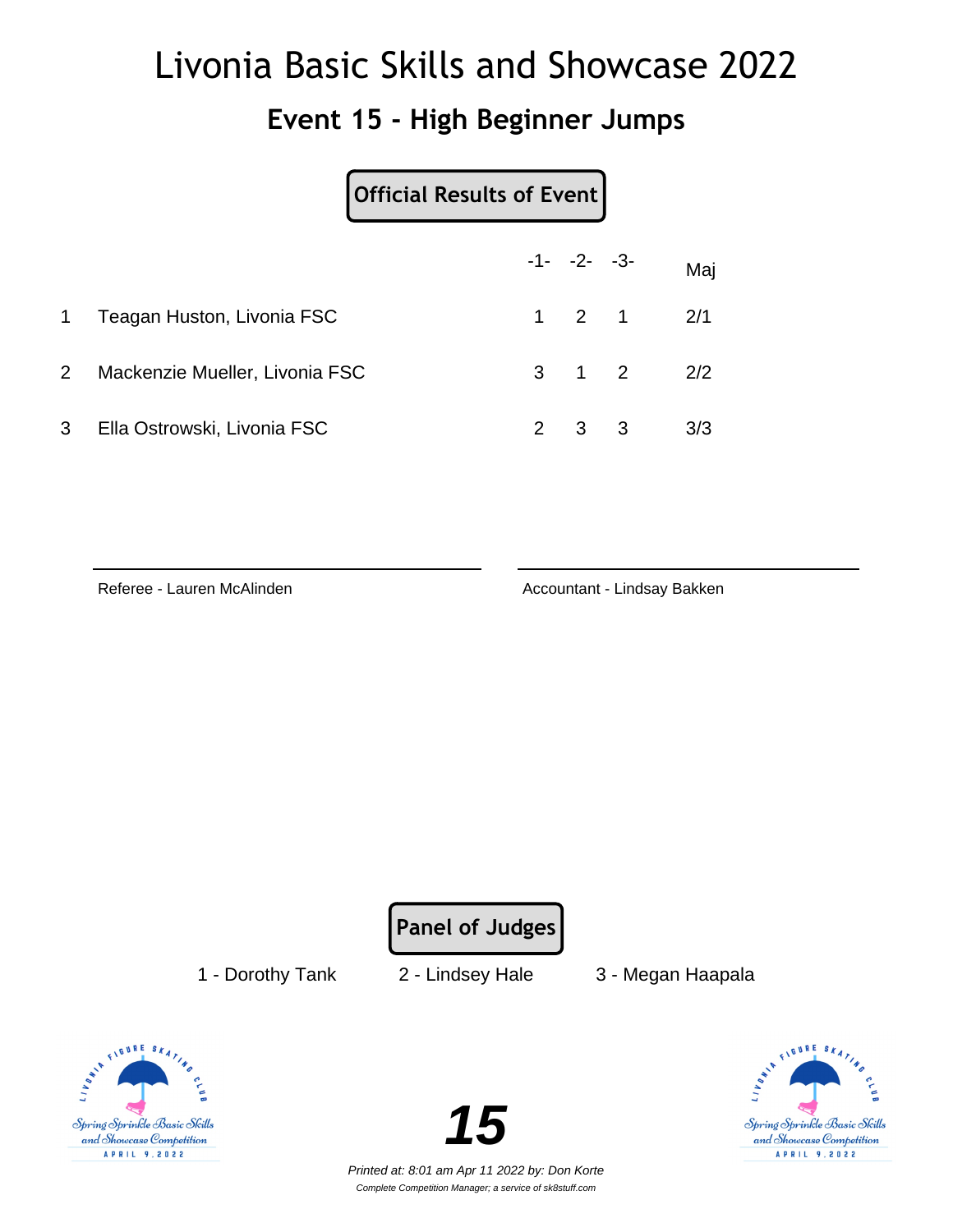#### **Event 16 - Beginner Spins**

|                            | Official Results of Event |                               |     |
|----------------------------|---------------------------|-------------------------------|-----|
|                            | $-1 - -2 - -3$            |                               | Maj |
| Teagan Huston, Livonia FSC |                           | $1 \quad 1 \quad 1 \quad 3/1$ |     |

Referee - Lauren McAlinden **Accountant - Lindsay Bakken** 

**Panel of Judges**

1 - Kendra Wright 2 - Lindsey Hale 3 - Megan Haapala





Spring Sprinkle Basic Skills and Showcase Competition A P R I L 9, 2022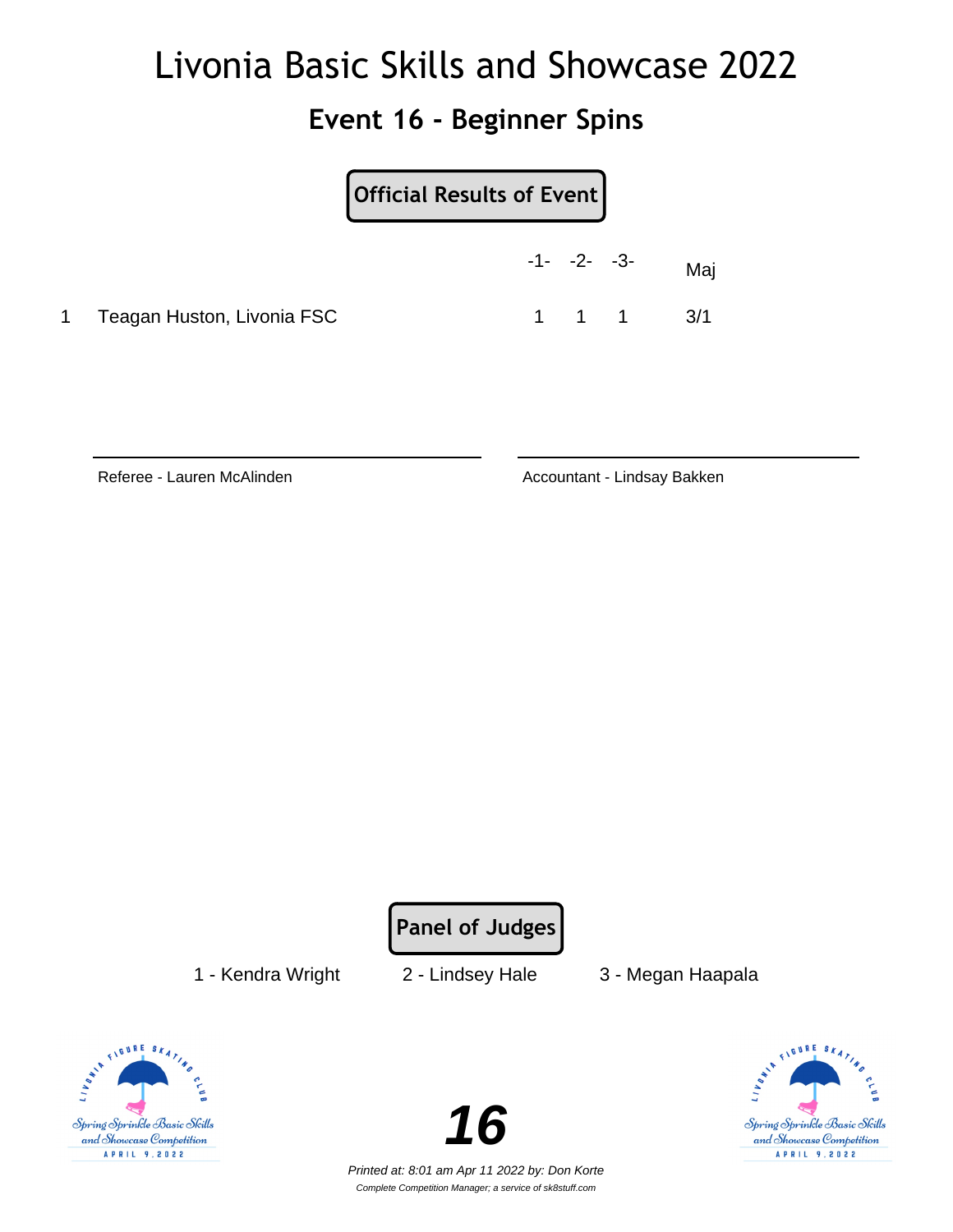#### **Event 17 - Pre Free Skate Program**

|                |                                  | <b>Official Results of Event</b> |                     |   |     |
|----------------|----------------------------------|----------------------------------|---------------------|---|-----|
|                |                                  |                                  | $-1 - -2 - -3$      |   | Maj |
| $\mathbf 1$    | Alison Heinrich, Livingston SC   |                                  | $2 \quad 1 \quad 1$ |   | 2/1 |
| 2 <sup>1</sup> | Victoria Spisak, Livonia FSC     |                                  | $1 \quad 2 \quad 2$ |   | 3/2 |
| 3              | <b>Isaac Penney, Livonia FSC</b> | 3                                | $3 \quad 3$         |   | 3/3 |
| 4              | Aly Yates, Novi Ice Arena        | 4                                | $\overline{4}$      | 4 | 3/4 |

Referee - Lauren McAlinden Accountant - Lindsay Bakken

**Panel of Judges**

1 - Kendra Wright 2 - Lindsey Hale 3 - Megan Haapala





Printed at: 8:01 am Apr 11 2022 by: Don Korte Complete Competition Manager; a service of sk8stuff.com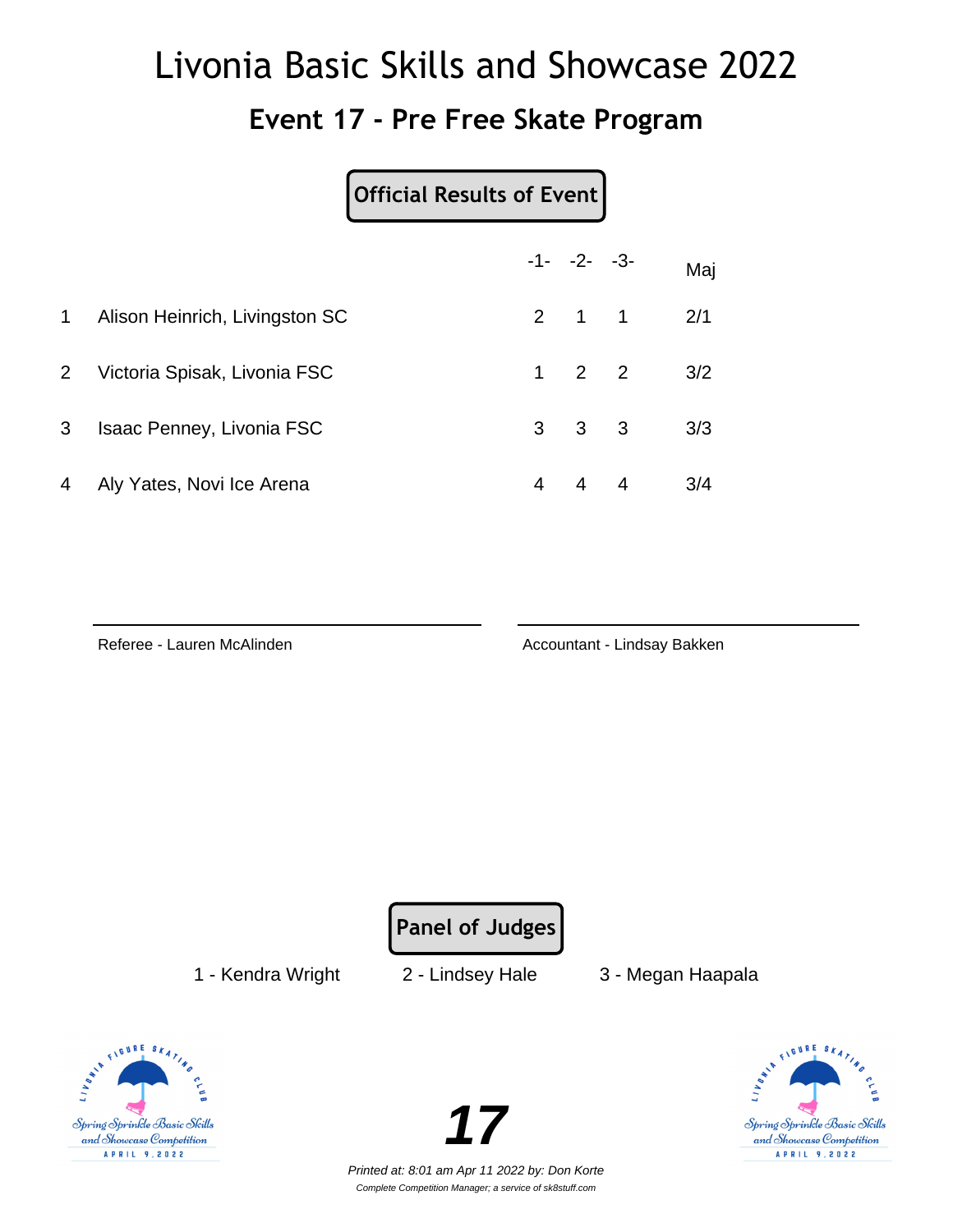#### **Event 18 - Free Skate 1 Program**

|                |                              | Official Results of Event |                     |                            |     |
|----------------|------------------------------|---------------------------|---------------------|----------------------------|-----|
|                |                              |                           | $-1 - -2 - -3$      |                            | Maj |
| 1              | Teagan Huston, Livonia FSC   |                           | $1 \quad 1 \quad 1$ |                            | 3/1 |
| $\overline{2}$ | Ella Ostrowski, Livonia FSC  |                           | $2 \quad 3 \quad 2$ |                            | 2/2 |
| 3              | Ashlyn Mercieca, Livonia FSC | 3                         |                     | $\overline{\phantom{a}}$ 3 | 3/3 |

Referee - Lauren McAlinden **Accountant - Lindsay Bakken** 

**Panel of Judges**

1 - Kendra Wright 2 - Lindsey Hale 3 - Megan Haapala





Printed at: 8:01 am Apr 11 2022 by: Don Korte Complete Competition Manager; a service of sk8stuff.com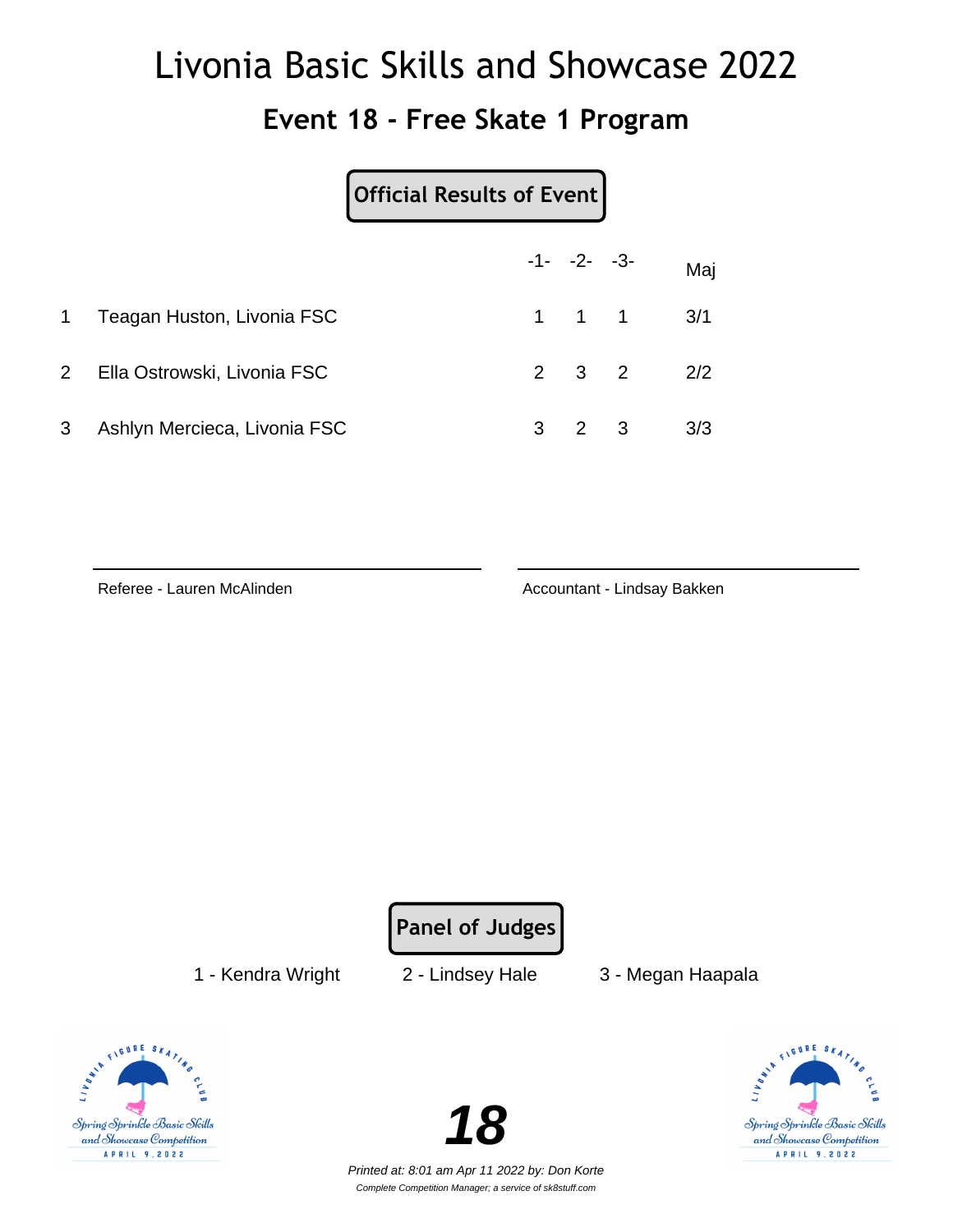#### **Event 19 - Basic 3 Program**

#### **Official Results of Event**

|                |                               |                | $-1 - -2 - -3$ |                            | Maj       |
|----------------|-------------------------------|----------------|----------------|----------------------------|-----------|
| $\mathbf 1$    | Charleigh Pinneo, Livonia FSC | 4              | $1 \quad 2$    |                            | 2/2 TOM 3 |
| $\overline{2}$ | Evie Mac, Detroit SC          | $\overline{2}$ | $\overline{2}$ | $6\overline{6}$            | 2/2 TOM 4 |
| 3              | Addison Depew, Livonia FSC    | 3              | $\overline{4}$ | $\overline{\phantom{0}}$ 1 | $2/3$ TIE |
| 3              | Avery Depew, Livonia FSC      | 1.             | $3 \quad 4$    |                            | $2/3$ TIE |
| 5              | Lydia Pegouske, Livonia FSC   | 5              | 5              | 3                          | 3/5       |
| 6              | Cadence Michell, Livonia FSC  | 6              | 6              | 5                          | 3/6       |

Referee - Lauren McAlinden Accountant - Lindsay Bakken

**Panel of Judges**

1 - Alice Bohr 2 - Lindsey Hale 3 - Megan Haapala





Printed at: 8:01 am Apr 11 2022 by: Don Korte Complete Competition Manager; a service of sk8stuff.com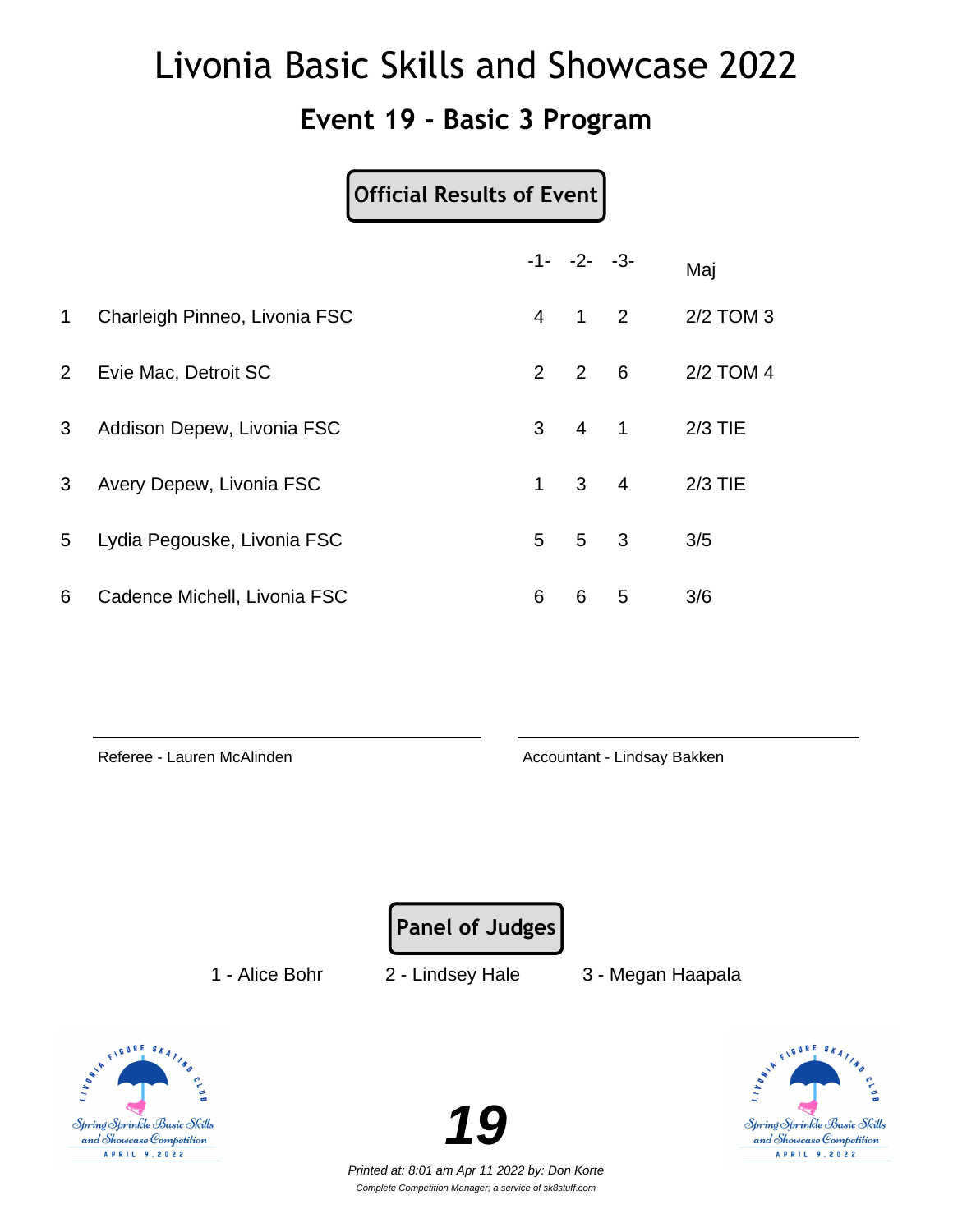#### **Event 20 - Basic 4 Program Grp A**

| <b>Official Results of Event</b> |
|----------------------------------|
|----------------------------------|

|             |                                 |   | $-1 - -2 - -3$      | Maj |
|-------------|---------------------------------|---|---------------------|-----|
| 1           | Linda McGrail, Livonia FSC      |   | $1 \quad 1 \quad 1$ | 3/1 |
| $2^{\circ}$ | Marena Eplin, Livonia FSC       |   | $3 \quad 2 \quad 2$ | 2/2 |
| 3           | Abigail Whipkey, Novi Ice Arena |   | $2 \quad 3 \quad 4$ | 2/3 |
| 4           | Scarlett Baker, SC of Novi      | 4 | $4 \quad 3$         | 3/4 |

Referee - Lauren McAlinden Accountant - Lindsay Bakken

**Panel of Judges**

1 - Alice Bohr 2 - Lindsey Hale 3 - Megan Haapala





Printed at: 8:01 am Apr 11 2022 by: Don Korte Complete Competition Manager; a service of sk8stuff.com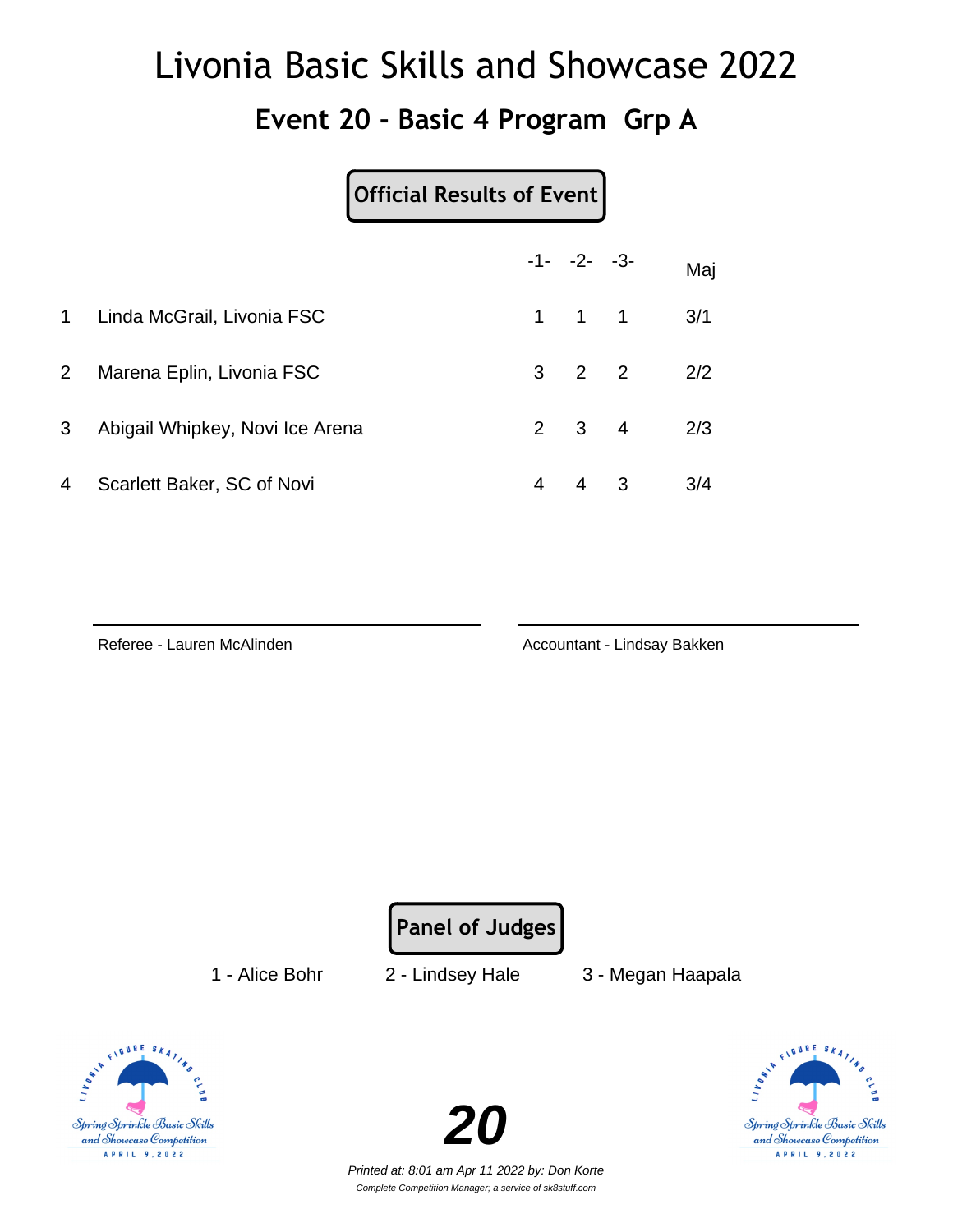#### **Event 21 - Basic 4 Program Grp B**

|              |                                         |   | $-1 - -2 - -3$      |                         | Maj |
|--------------|-----------------------------------------|---|---------------------|-------------------------|-----|
| $\mathbf{1}$ | Emily Wilcox, Livonia FSC               |   | $1 \quad 2 \quad 1$ |                         | 2/1 |
| $2^{\circ}$  | Chloe Duncan, Livonia FSC               |   | $3 \quad 1 \quad 2$ |                         | 2/2 |
| 3            | Vanya Srivastava, Livonia FSC           |   | $2 \quad 3 \quad 4$ |                         | 2/3 |
| 4            | Alexander (a.j.) Miller, Novi Ice Arena | 4 | 4                   | $\overline{\mathbf{3}}$ | 3/4 |

Referee - Cathryn McGowan **Accountant - Lindsay Bakken** Accountant - Lindsay Bakken

**Panel of Judges**

1 - Alice Bohr 2 - Lindsey Hale 3 - Megan Haapala





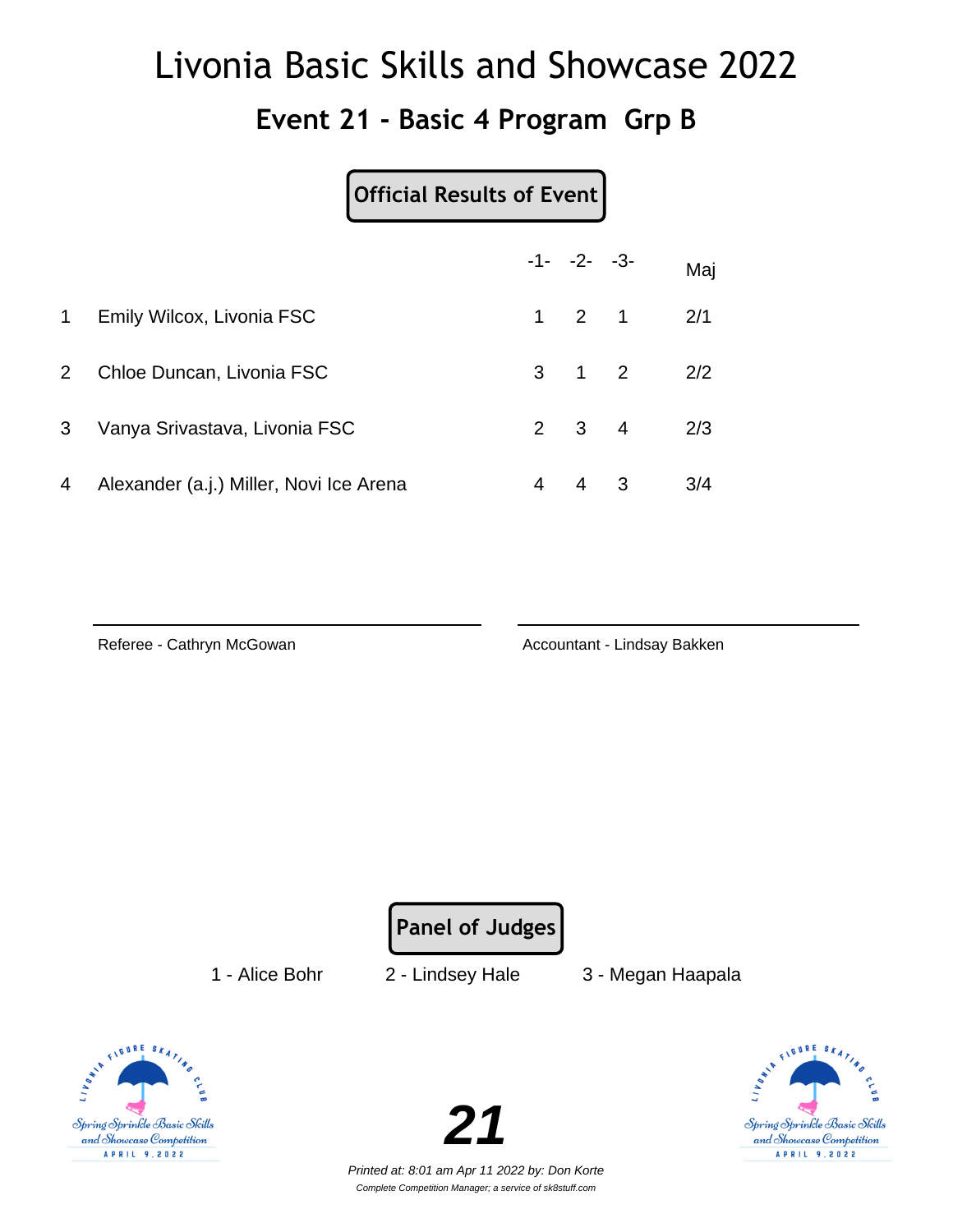#### **Event 22 - Basic 1 Program**

|                |                              | Official Results of Event |                     |   |     |
|----------------|------------------------------|---------------------------|---------------------|---|-----|
|                |                              |                           | $-1 - -2 - -3$      |   | Maj |
| 1              | Audriana Hills, Livonia FSC  |                           | $1 \quad 2 \quad 1$ |   | 2/1 |
| $\overline{2}$ | Morgan Andries, Livonia FSC  |                           | $2 \quad 3 \quad 2$ |   | 2/2 |
| 3              | Madelyn Mohan, Ann Arbor FSC | 3                         |                     | 3 | 3/3 |

Referee - Lauren McAlinden **Accountant - Lindsay Bakken** 

**Panel of Judges**

1 - Alice Bohr 2 - Lindsey Hale 3 - Megan Haapala





Spring Sprinkle Basic Skills and Showcase Competition A P R I L 9, 2022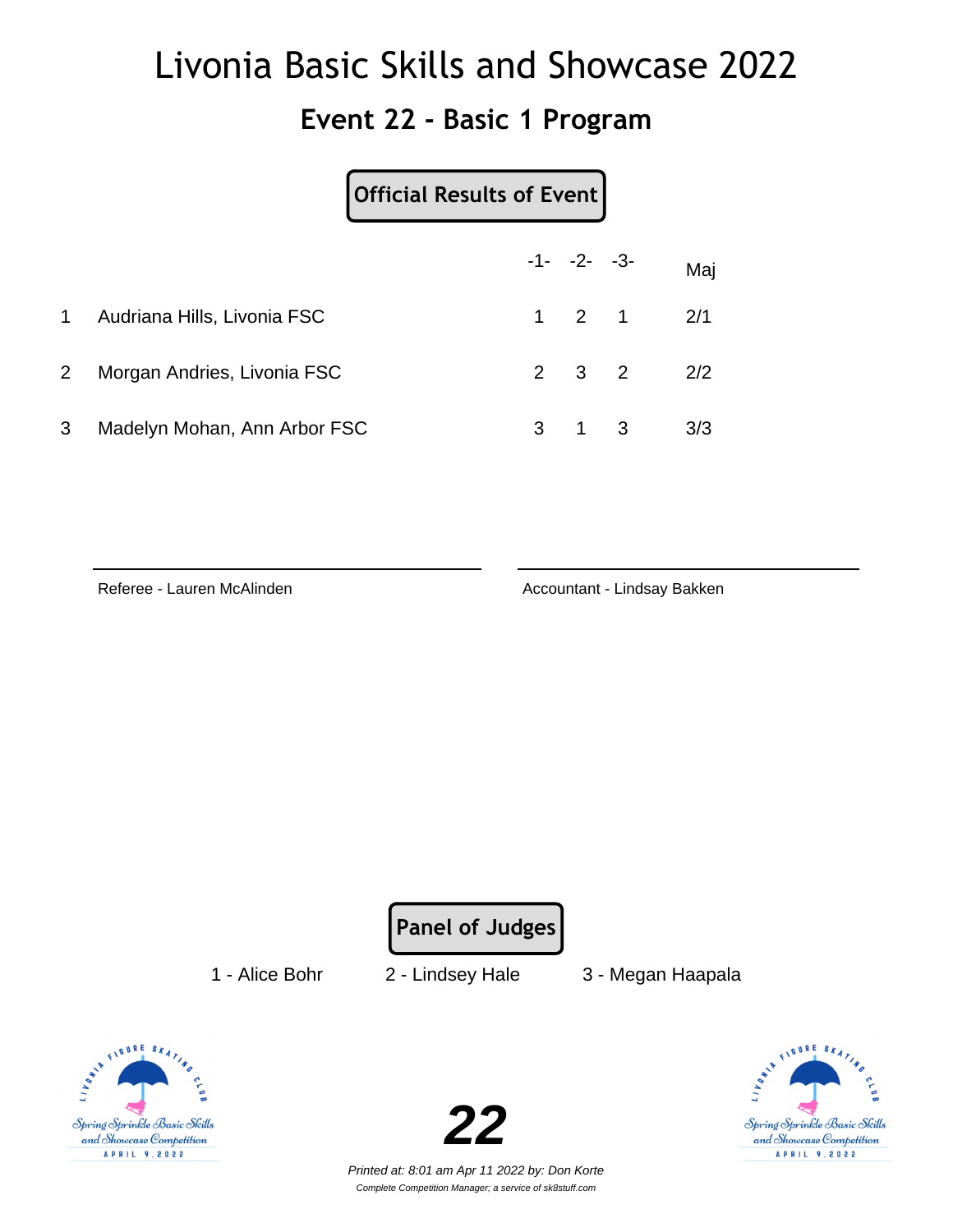#### **Event 23 - Snowplow Sam Program**

| Official Results of Event      |                |                               |
|--------------------------------|----------------|-------------------------------|
|                                | $-1 - -2 - -3$ | Maj                           |
| Yuna Schoenhals, Ann Arbor FSC |                | $1 \quad 1 \quad 1 \quad 3/1$ |
| 2 Autumn Chapp, Port Huron FSC | $2\quad 2$     | 3/2                           |

Referee - Lauren McAlinden Accountant - Lindsay Bakken

**Panel of Judges**

1 - Alice Bohr 2 - Lindsey Hale 3 - Megan Haapala





Spring Sprinkle Basic Skills and Showcase Competition A P R I L 9, 2022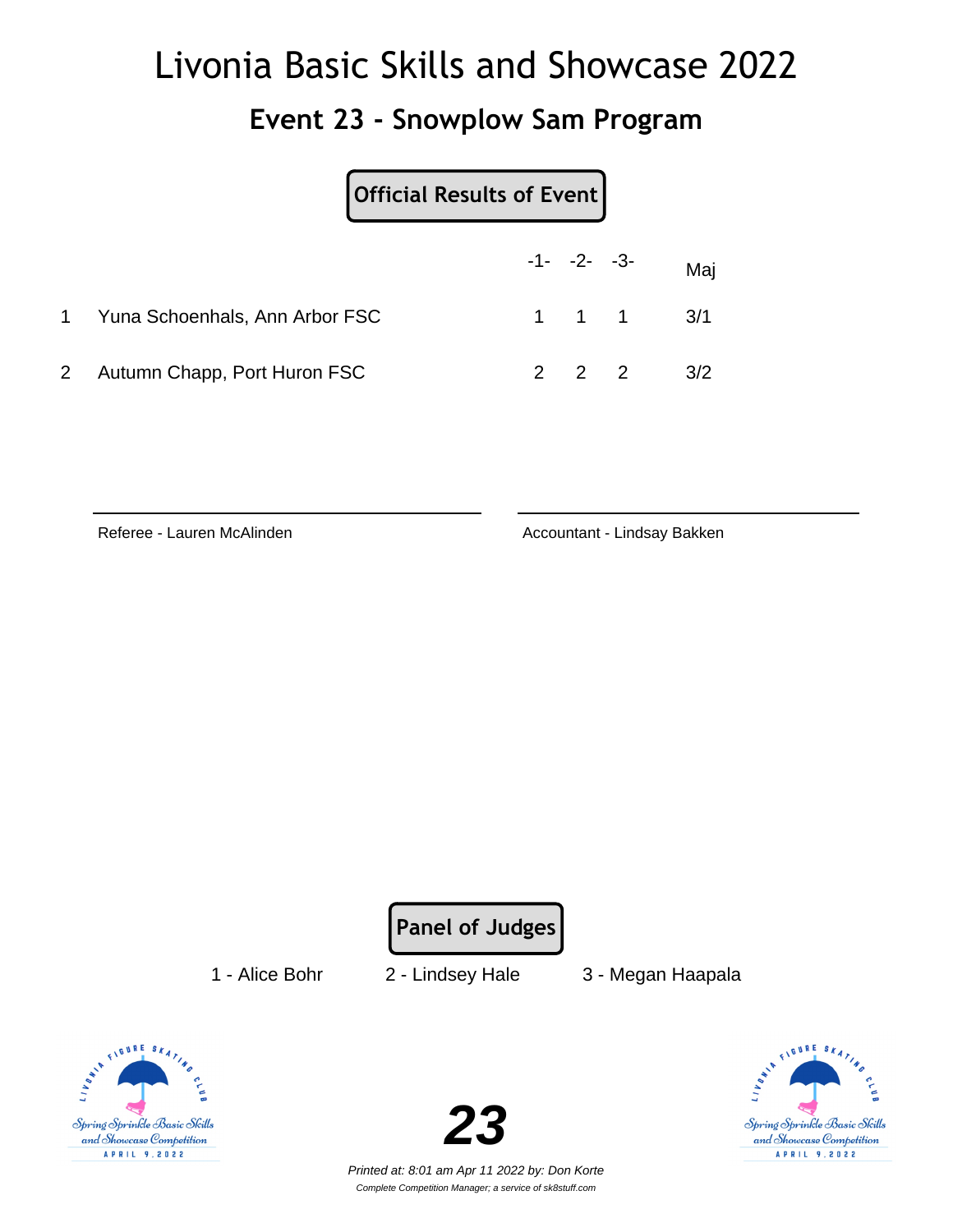#### **Event 24 - Basic 6 Program**

|   |                             | Official Results of Event |                |                               |     |
|---|-----------------------------|---------------------------|----------------|-------------------------------|-----|
|   |                             |                           | $-1 - -2 - -3$ |                               | Mai |
| 1 | Alayna Watters, Livonia FSC |                           |                | $1 \quad 1 \quad 1 \quad 3/1$ |     |

Referee - Cathryn McGowan **Accountant - Lindsay Bakken** Accountant - Lindsay Bakken

**Panel of Judges**

1 - Kendra Wright 2 - Dorothy Tank 3 - Cathryn McGowan





Spring Sprinkle Basic Skills and Showcase Competition A P R I L 9, 2022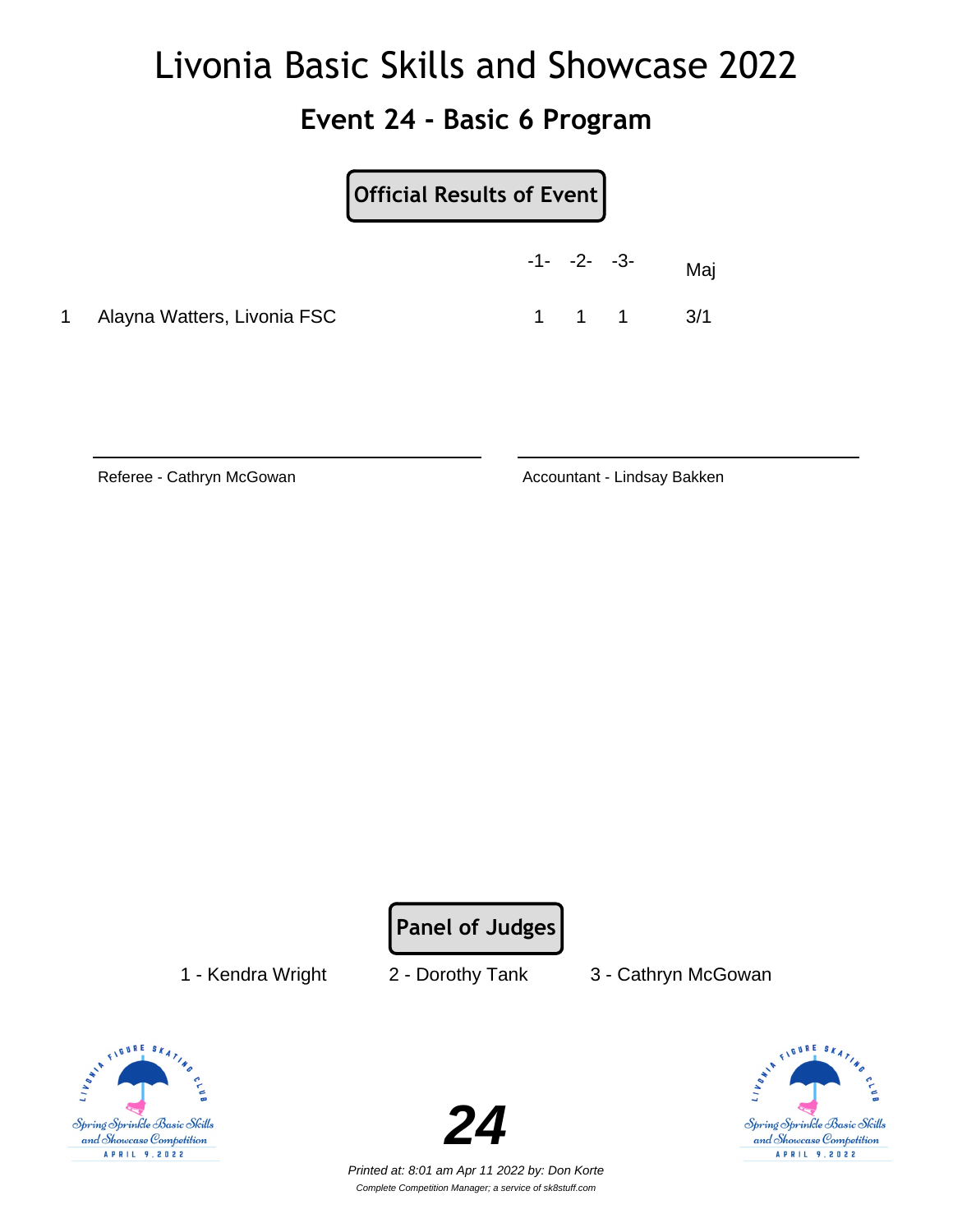#### **Event 25 - Beginner - Preliminary Interp**

|              |                            | Official Results of Event |                |                               |     |
|--------------|----------------------------|---------------------------|----------------|-------------------------------|-----|
|              |                            |                           | $-1 - -2 - -3$ |                               | Maj |
| $\mathbf{1}$ | Audrey Bakken, Livonia FSC |                           |                | $1 \quad 1 \quad 1 \quad 3/1$ |     |
|              | 2 Tess Babcock, Detroit SC |                           | $2 \quad 2$    |                               | 3/2 |

Referee - Cathryn McGowan **Accountant - Lindsay Bakken** 

**Panel of Judges**

1 - Kendra Wright 2 - Dorothy Tank 3 - Cathryn McGowan





FIGURE SK Spring Sprinkle Basic Skills and Showcase Competition APRIL 9, 2022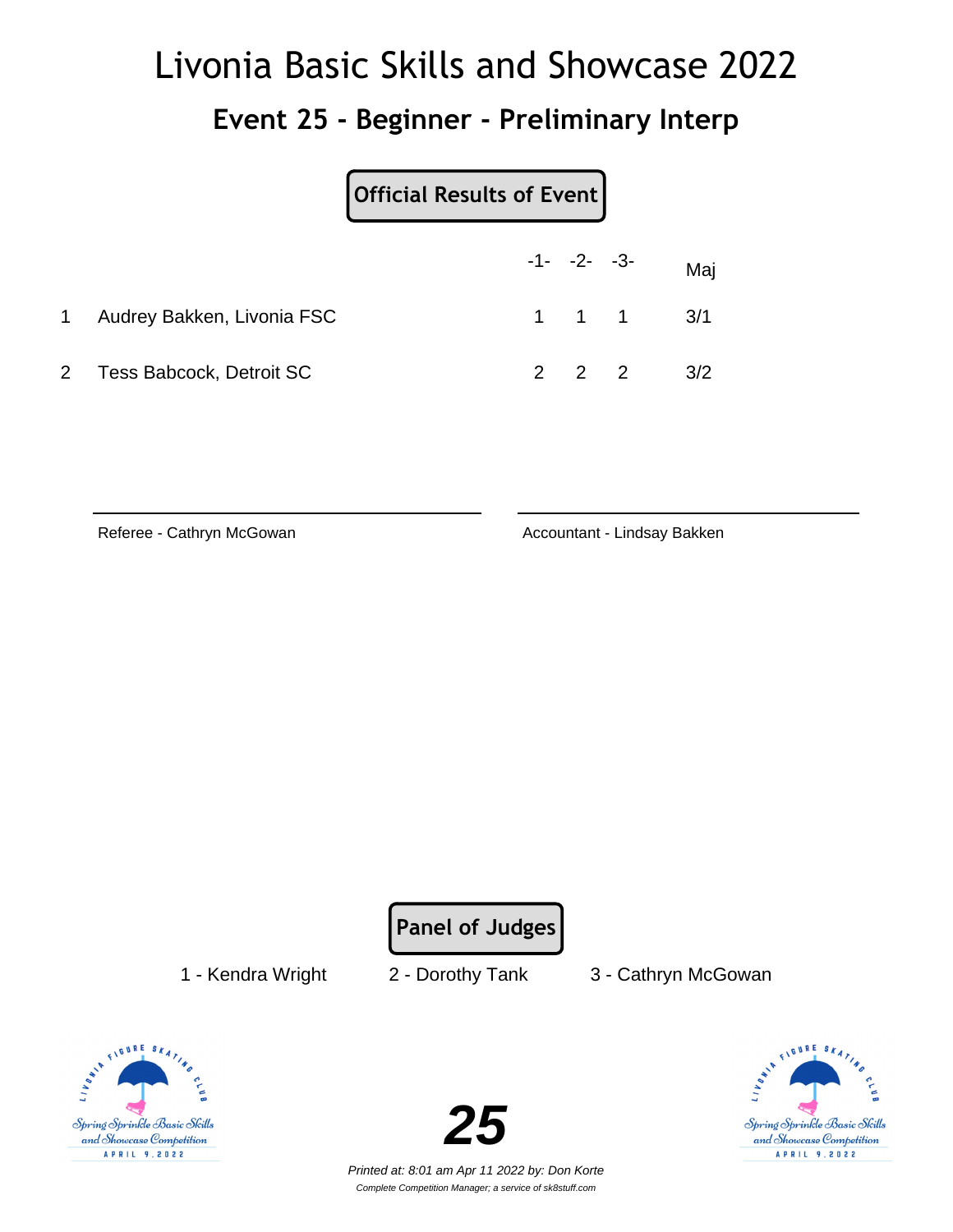# Livonia Basic Skills and Showcase 2022 **Event 26 - PreFS - FS6 Interpretive**

|  | <b>Official Results of Event</b> |  |
|--|----------------------------------|--|
|--|----------------------------------|--|

|                             | $-1 - -2 - -3$ |       | Maj |
|-----------------------------|----------------|-------|-----|
| 1 Isaac Penney, Livonia FSC |                | 1 1 1 | 3/1 |

Referee - Cathryn McGowan **Accountant - Lindsay Bakken** Accountant - Lindsay Bakken

**Panel of Judges**

1 - Kendra Wright 2 - Dorothy Tank 3 - Cathryn McGowan